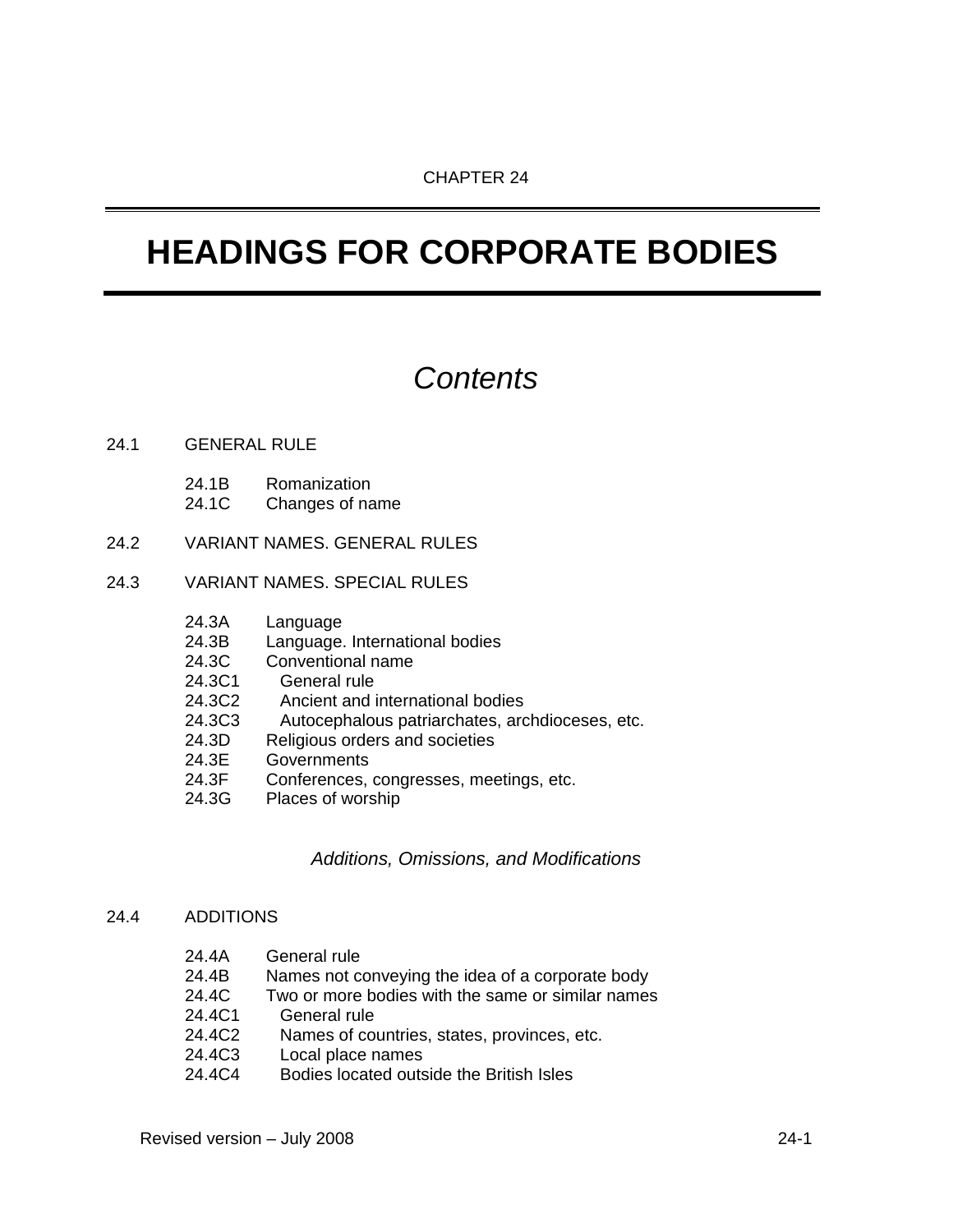- 24.4C5 Bodies located in the British Isles
- 24.4C6 Change of name of jurisdiction or locality
- 24.4C7 Institutions
- 24.4C8 Year(s)
- 24.4C9 Other additions

#### 24.5 OMISSIONS

- 24.5A Initial articles
- 24.5B Citations of honours
- 24.5C Terms indication incorporation and certain other terms
- 24.6 GOVERNMENTS. ADDITIONS

### 24.7 CONFERENCES, CONGRESSES, MEETINGS, ETC.

- 24.7A Omissions
- 24.7B Additions
- 24.7B1 General rule
- 24.7B2 Number
- 24.7B3 Date
- 24.7B4 Location
- 24.8 EXHIBITIONS, FAIRS, FESTIVALS, ETC.

| 24.8A | Omissions |
|-------|-----------|
| 24.8B | Additions |

- 24.9 CHAPTERS, BRANCHES, ETC.
- 24.10 PLACES OF WORSHIP
- 24.11 RADIO AND TELEVISION STATIONS

#### *Subordinate and Related Bodies*

- 24.12 GENERAL RULE
- 24.13 SUBORDINATE AND RELATED BODIES ENTERED SUBORDINATELY
- 24.14 DIRECT OR INDIRECT SUBHEADING

#### *Special Rules*

24.15 JOINT COMMITTEES, COMMISSIONS, ETC.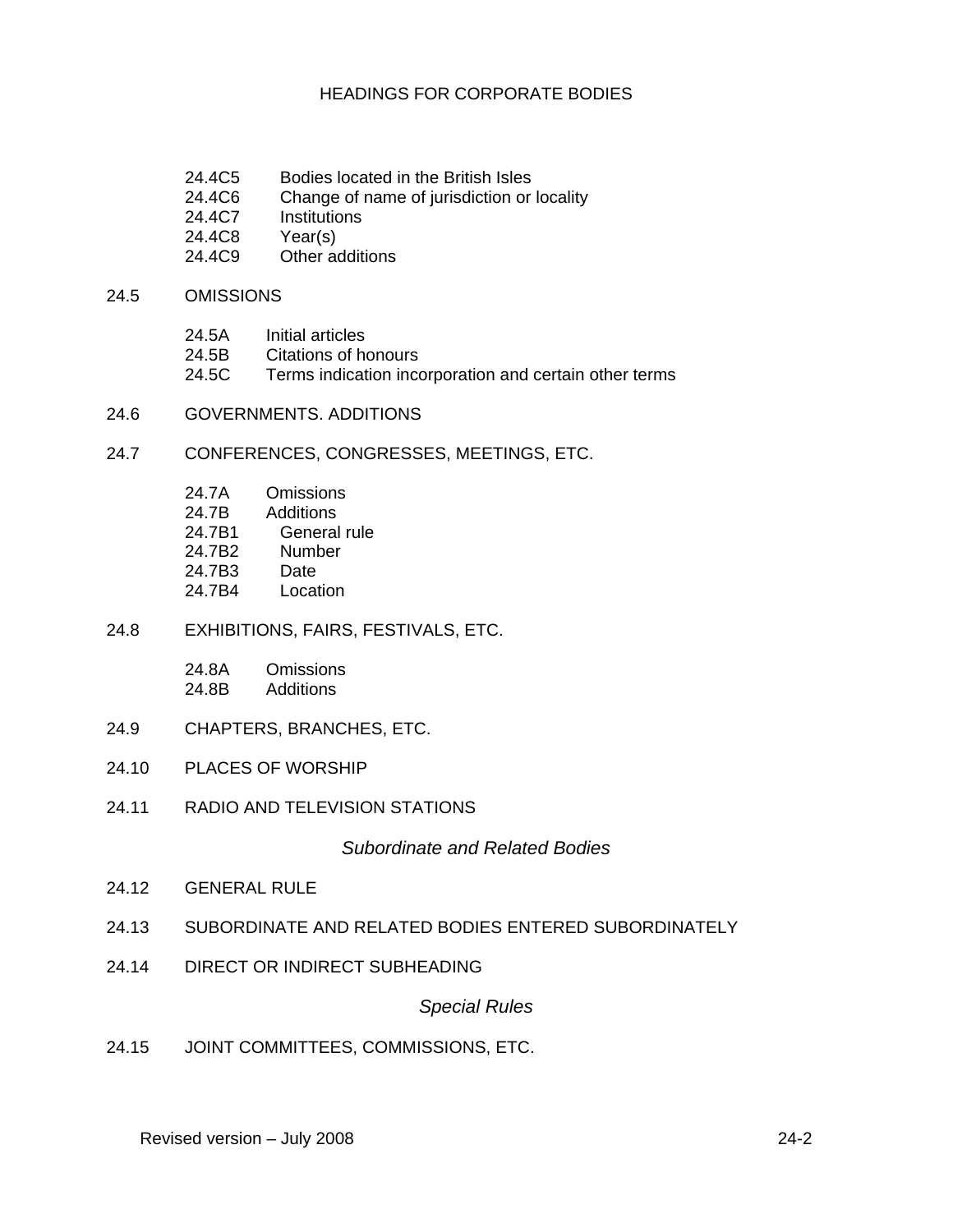#### 24.16 CONVENTIONALIZED SUBHEADINGS FOR STATE AND LOCAL ELEMENTS OF UNITED STATES POLITICAL PARTIES

### *Government Bodies and Officials*

- 24.17 GENERAL RULE
- 24.18 GOVERNMENT AGENCIES ENTERED SUBORDINATELY
- 24.19 DIRECT OR INDIRECT SUBHEADING

#### *Special Rules*

- 24.20 GOVERNMENT OFFICIALS
	- 24.20A Scope
	- 24.20B Heads of state, etc.
	- 24.20C Heads of governments and of international intergovernmental bodies
	- 24.20D Governors of dependent or occupied territories
	- 24.20E Other officials
- 24.21 LEGISLATIVE BODIES
- 24.22 CONSTITUTIONAL CONVENTIONS
- 24.23 COURTS
	- 24.23A Civil and criminal courts 24.23B Ad hoc military courts
- 24.24 ARMED FORCES
	- 24.24A Armed forces at the national level 24.24B Armed forces below the national level
- 24.25 EMBASSIES, CONSULATES, ETC
- 24.26 DELEGATIONS TO INTERNATIONAL AND INTERGOVERNMENTAL **BODIES**

#### *Religious Bodies and Officials*

- 24.27 RELIGIOUS BODIES AND OFFICIALS
	- 24.27A Councils, etc., of a single religious body
	- 24.27B Religious officials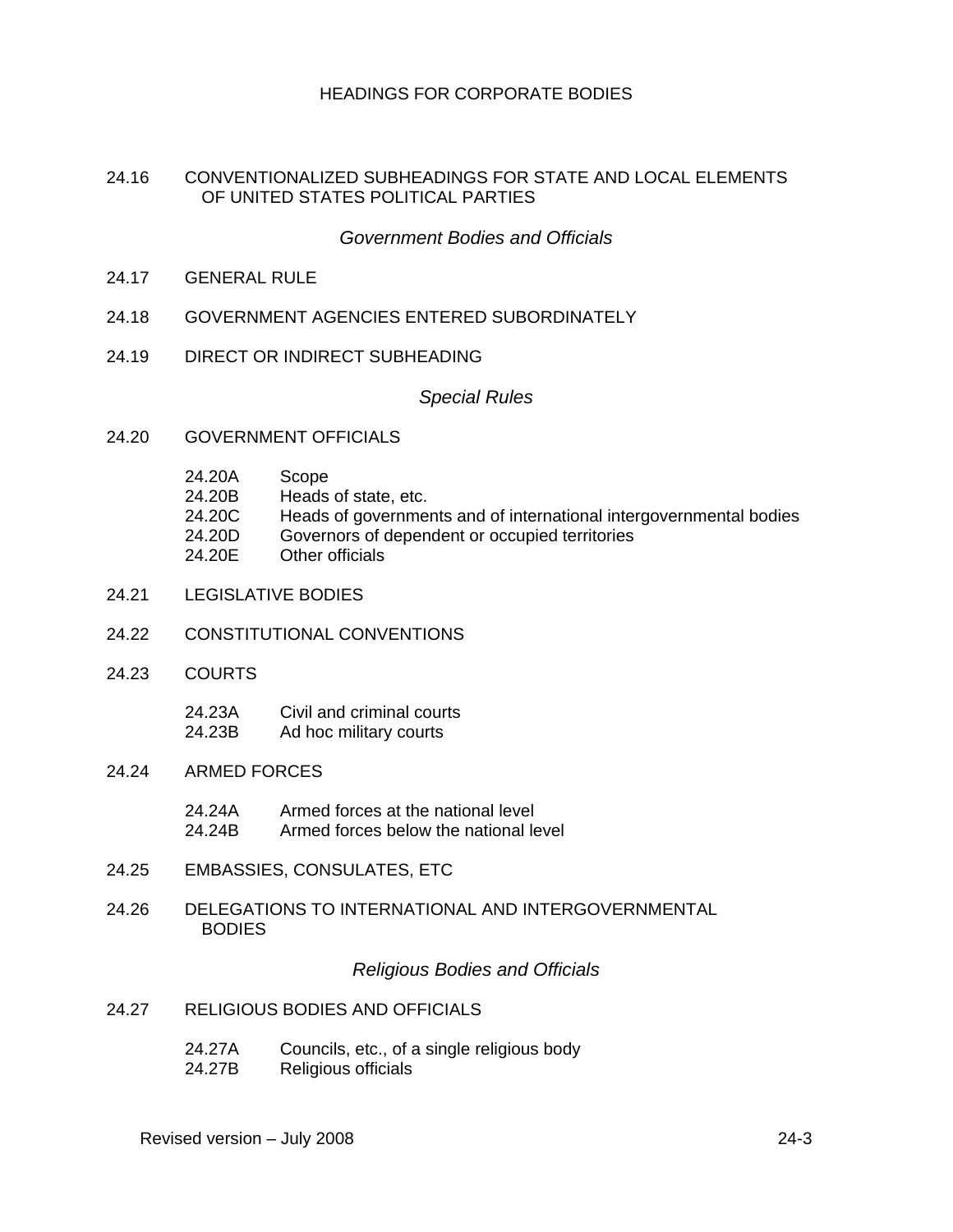- 24.27C Subordinate bodies<br>24.27C1 General rule
- 24.27C1 General rule<br>24.27C2 Provinces, di
- 24.27C2 Provinces, dioceses, synods, etc.<br>24.27C3 Catholic dioceses, etc
- Catholic dioceses, etc
- 24.27C4 Central administrative organs of the Catholic Church (Roman Curia)<br>24.27D Papal diplomatic
- Papal diplomatic missions, etc.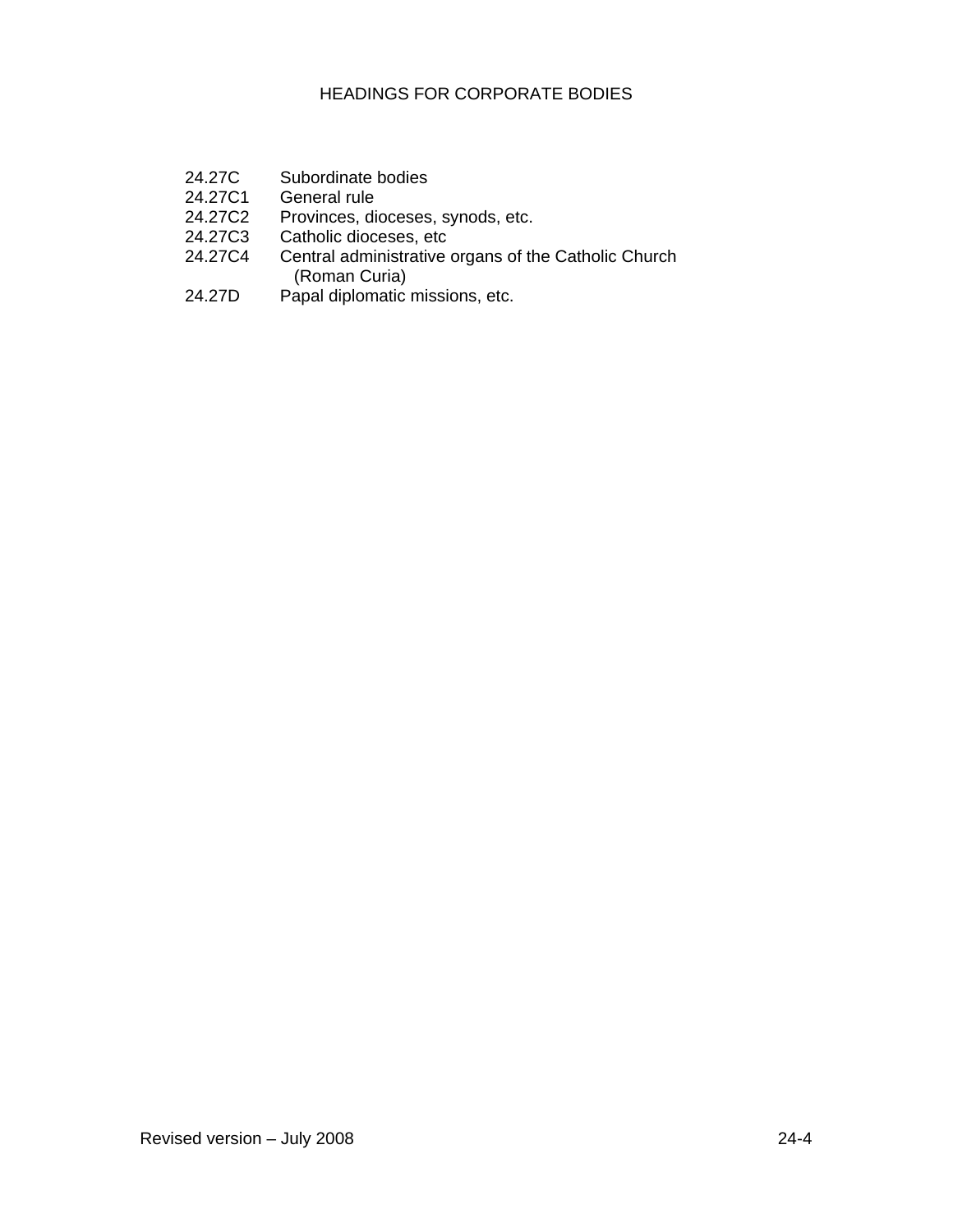## **24.1. GENERAL RULE**

24.1A. Enter a corporate body<sup>1</sup> directly under the name by which it is identified, except when the rules that follow provide for entering it under the name of a higher or related body (see 24.13) or under the name of a government (see 24.18).

Determine the name by which a corporate body is identified from the following sources and in the order of preference given:

- a) the name that appears in published items issued by the body
- b) the name that appears in reference sources<sup>2</sup>
- c) the name that appears in the archival material.

If the name of a corporate body consists of or contains initials, omit or include full stops and other marks of punctuation according to the predominant usage of the body. In case of doubt, omit the full stops, etc. Do not leave a space between a full stop, etc., and an initial following it. Do not leave spaces between the letters of an initialism written without full stops, etc.

Make references from other forms of the name of a corporate body as instructed in 26.3.

ABS Productions

Canadian Expedition to Study the Alpha Ridge ...<sup>3</sup>

Canadian Newspapers Company

**COTA** 

Harmon Foundation

Insight Publishing

Maritime Telegraph and Telephone Company

Springhill Heritage Group

University of British Columbia

(24.1A.)

 $3$  For additions to the name of a conference, congress, expedition, etc., see 24.7B.

<sup>1</sup>  $<sup>1</sup>$  For definition, see glossary.</sup>

 $2$  Reference sources, as used in this chapter, include official publications such as gazettes, registers, statutes, orders, regulations and, also, books and articles written about the body.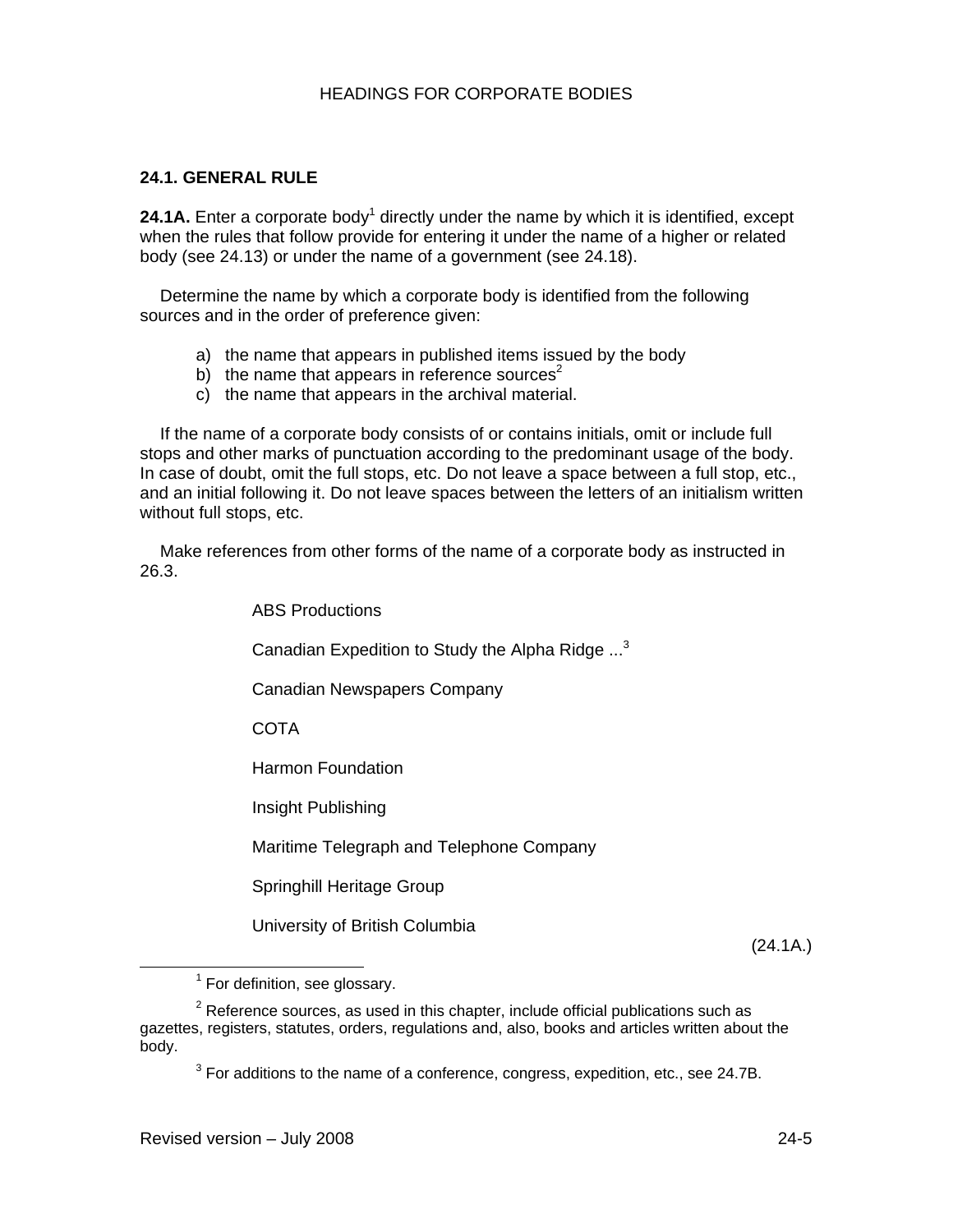# **24.1B. Romanization4**

**24.1B1.** If the name of the body is in a language written in a nonroman script, romanize the name according to the table for that language adopted by the institution. Refer from other romanizations as necessary.

**Chung-kuo wen tzu kai ko wei yuan hui5**

*x* Zhongguo wenzi gaige weiyuanhui

(24.1B1.)

### **24.1C. Changes of name**

**24.1C1.** If the name of a corporate body has changed (including change from one language to another), establish a new heading under the new name when describing records created and/or accumulated and used under that name. Refer from the old heading to the new and from the new heading to the old (see 26.3C).

### **Halifax Asylum for the Blind**

Incorporated under the name Halifax Asylum for the Blind in May 1867; name was changed in 1930 to the Halifax School for the Blind.

Records of this body are entered under the latest name used by the body during the time of the records' creation, and/or accumulation and use.

For records of this body, *see also* the later heading: **Halifax School for the Blind** 

#### **Halifax School for the Blind**

Incorporated under the name Halifax Asylum for the Blind in May 1867; name was changed in 1930 to Halifax School for the Blind; in 1978, the name was changed again to Sir Frederick Fraser School.

For records of this body, *see also* the earlier heading:

# **Halifax Asylum for the Blind**

#### **Zhongguo wenzi gaige weiyuanhui**

*x* Chung-kuo wen tzu kai ko wei yuan hui

 $<sup>5</sup>$  Systematic romanizations used in the examples in this chapter follow the tables</sup> (published by the Library of Congress in *Cataloging Service*, bulletin 118- ) adopted jointly by the American Library Association, the Canadian Library Association, and the Library of Congress.

<sup>4</sup> *Alternative rule.* **Romanization.** If the name of the body is in a language written in a nonroman script and a romanized form appears in published items issued by the body or in its fonds, use that romanized form. Refer as necessary from other romanizations. If more than one romanized form is found, use the form resulting from romanization according to the table adopted by the institution for the language.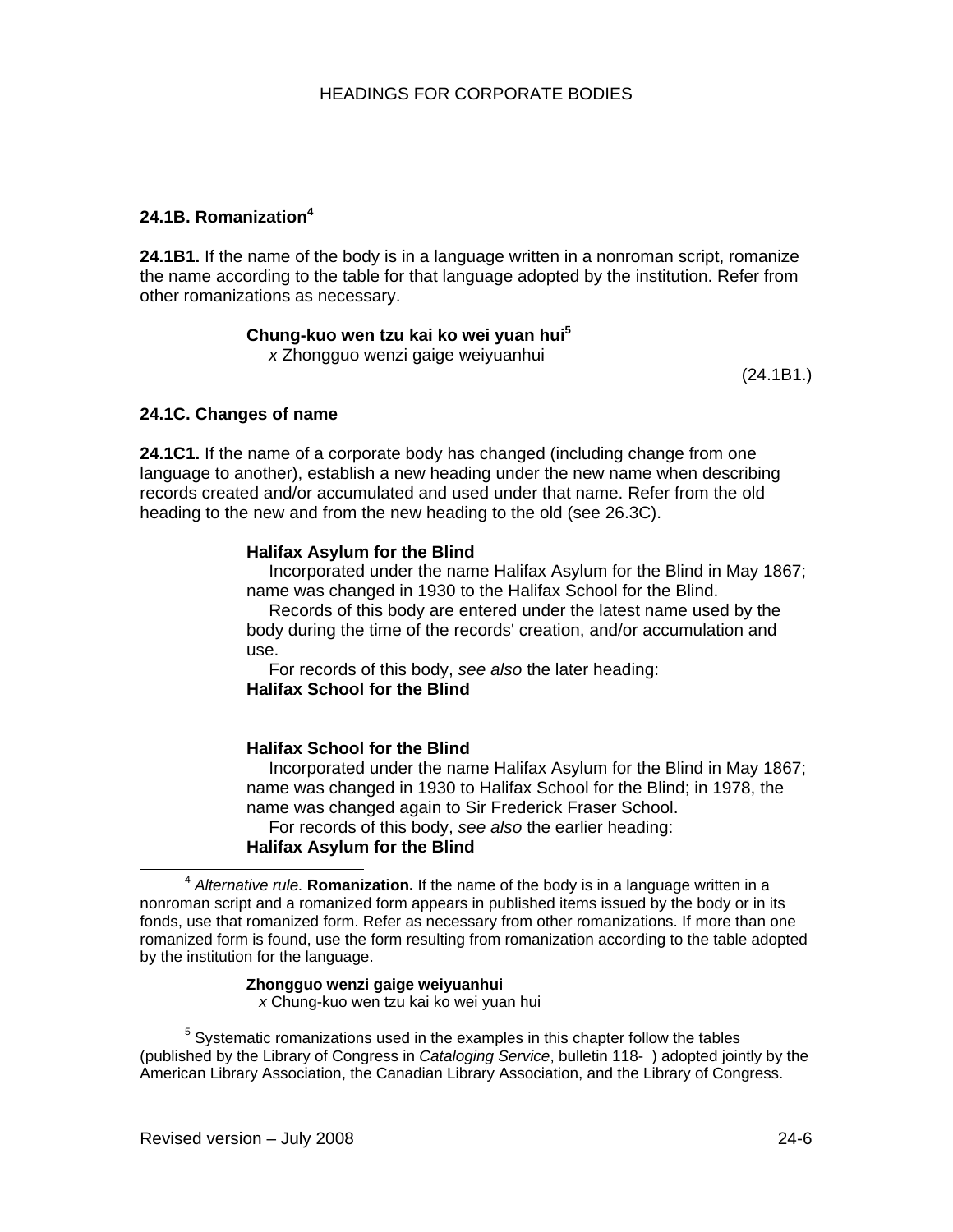and *see also* the later heading: **Sir Frederick Fraser School (Halifax, N.S.)**

**Sir Frederick Fraser School (Halifax, N.S.)**  Previously known under the name Halifax School for the Blind; name was changed in 1978 to Sir Frederick Fraser School. For records of this body *see also* the earlier heading; **Halifax School for the Blind** 

# **24.2. VARIANT NAMES. GENERAL RULES**

**24.2A.** Apply this rule if a body uses variant names in published items issued by it, if variant names are used in reference sources or, if variant names appear in the archival material. Apply the special rules in 24.3 as well when they are appropriate.

(24.2A.)

### **24.2B. Variant names found in published sources**

**24.2B1.** If variant forms<sup>7</sup> of the name are found in published items issued by the body, use the name as it appears in the chief source of information $^8$  as opposed to forms found elsewhere in the items.

(24.2B1.)

**24.2B2.** If variant names appear in the chief sources of information for published items, use the name that is presented formally as indicated by layout or typography. If no name is presented formally, or if all names are presented formally, use the predominant form of name.

If there is no predominant form, use a brief form (including an initialism or an acronym) that would differentiate the body from others with the same or similar brief names.

#### **ISTS**

*not* International Simultaneous Translation Service

#### **Canadian Joker Society**

*not* Canadian Joker Society for Promoting Humour in Canadian Life

#### **Chartered Institute of Secretaries in Canada**

(24.1C1.)

<sup>7</sup> *Variant forms* do not include names that result from a name change. For these, see 24.1C.

 $8$  For published items the chief source of information is the title page or its equivalent.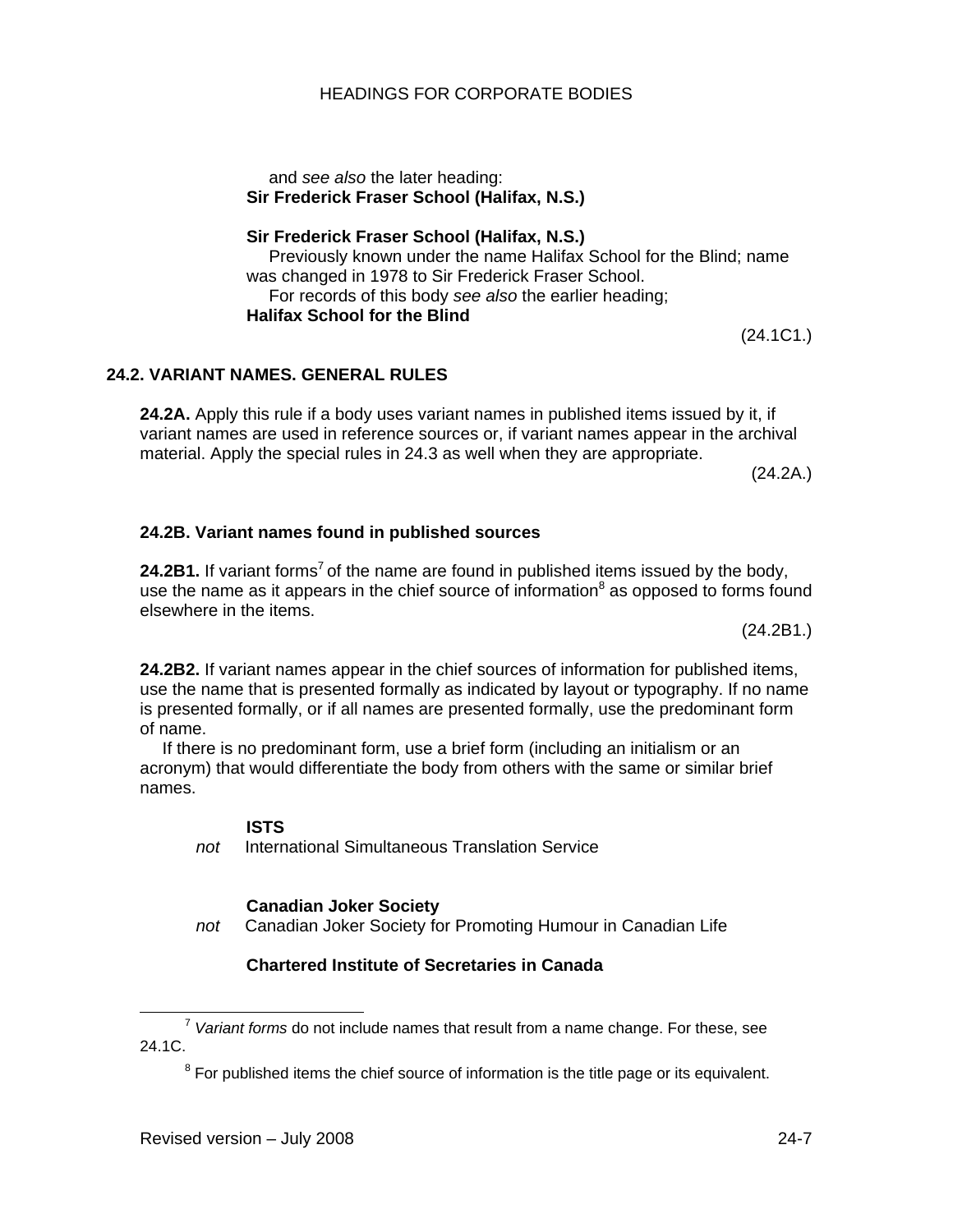*not* Chartered Institute of Secretaries of Joint Stock Companies and Other Public Bodies in Canada

#### **Unesco**

*not* United Nations Educational, Scientific, and Cultural Organization

If the variant forms do not include a brief form that would differentiate two or more bodies with the same or similar brief names, use the form found in reference sources.

(24.2B2.)

### **24.2C. Variant names found in reference sources**

**24.2C1.** If variant forms of the name are found in reference sources, use the name as it appears in the most appropriate reference source.<sup>9</sup>

(24.2C1.)

# **24.2D. Variant names found in the archival material**

**24.2D1.** If variant forms of the name are found in the archival material, use the name as it appears in the following categories of records and in the order of preference given:

- a) records legally establishing the body (e.g., acts of incorporation, letters patent)
- b) records of administrative regulations (e.g., executive orders, constitutions, bylaws)
- c) other records of policy (e.g., minutes, policy and procedures manuals)

**24.2D2.** If the archival material does not include records that fall into the categories listed above, use the form of name that appears most frequently in other records.

<sup>9</sup>  $9$  Institutions should establish a policy for determining the form of name to be used when variant names are found in reference sources.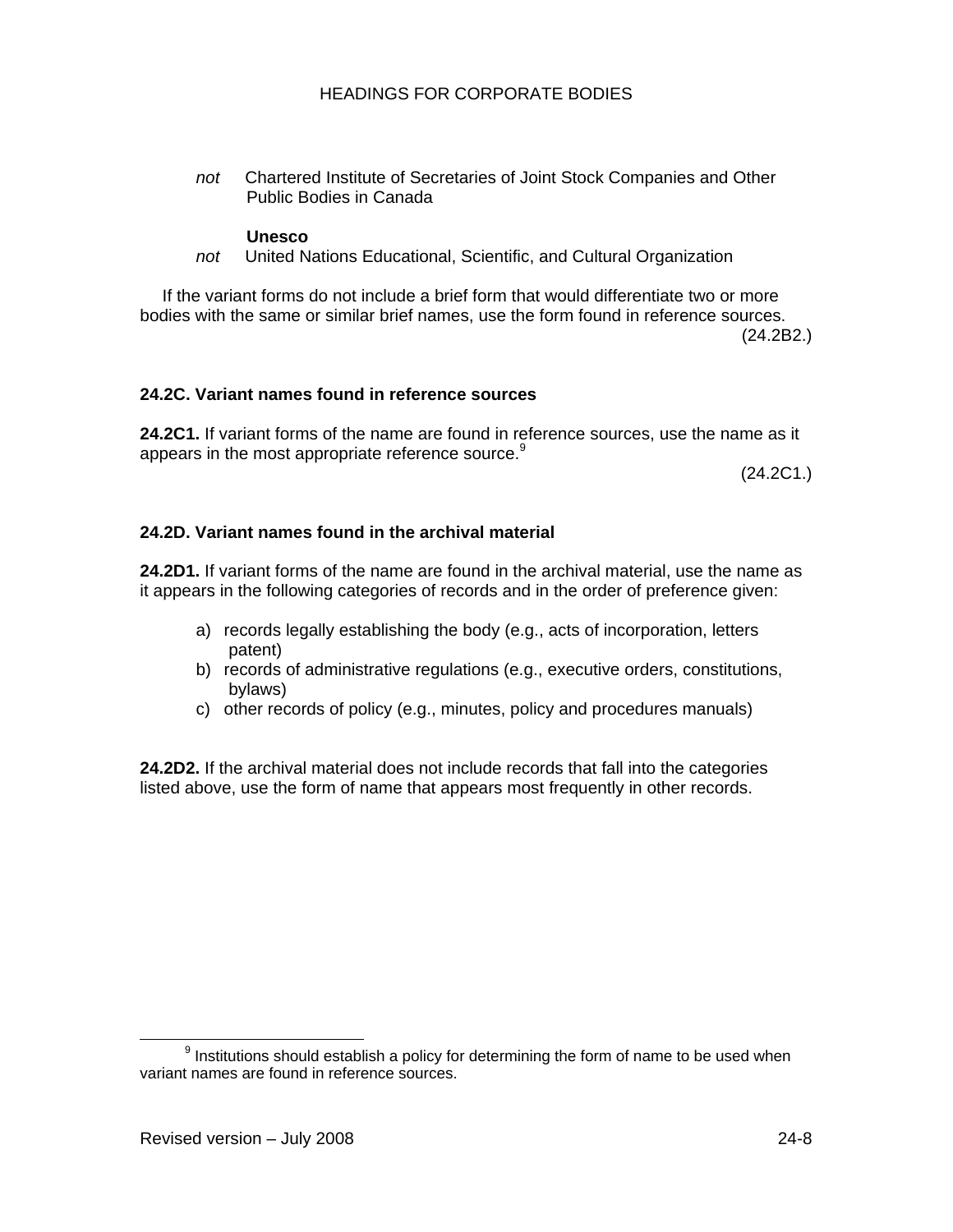# **24.3. VARIANT NAMES. SPECIAL RULES**

#### **24.3A. Language<sup>10</sup>**

**24.3A1.** If the name appears in different languages, use the form in the official language of the body.

#### **Istituto italiano di cultura** (*Toronto, Ont*.)

*not* Italian Cultural Institute (*Toronto, Ont.)*

#### **Société historique franco-américaine**

*not* Franco-American Historical Society

If there is more than one official language and one of these is English, use the English form.

#### **Canadian Committee on Cataloguing**

*not* Comité canadien de catalogage

#### **International Council for Adult Education**

*not* Consejo Internacional de Educación de Adultos

#### **Italian Chamber of Commerce of Montreal**

*not* Camera de commercio italiana

If English is not one of the official languages or if the official language is not known, use the form in the language used predominantly in published items issued by the body, in reference sources, or in its fonds (in that order of preference).

#### **Associazione italiana di studi canadesi**

*not* Italian Association for Canadian Studies

# **Fédération acadienne de la Nouvelle-Écosse**

#### **Société d'histoire des Cantons de l'Est**

*not* Eastern Townships Historical Society

In case of doubt, use the English, French, German, Spanish, or Russian form, in this order of preference. If there is no form in any of these languages, use the form in the language that comes first in English alphabetic order. Refer from form(s) in other languages.

#### **Japan Productivity Center**

*if not* Nihon Seisansei Hombu

<sup>10</sup> *Alternative rule.* **Language.** Use a form of name in a language suitable to the users of the institution's retrieval system if the body's name is in a language that is not familiar to those users.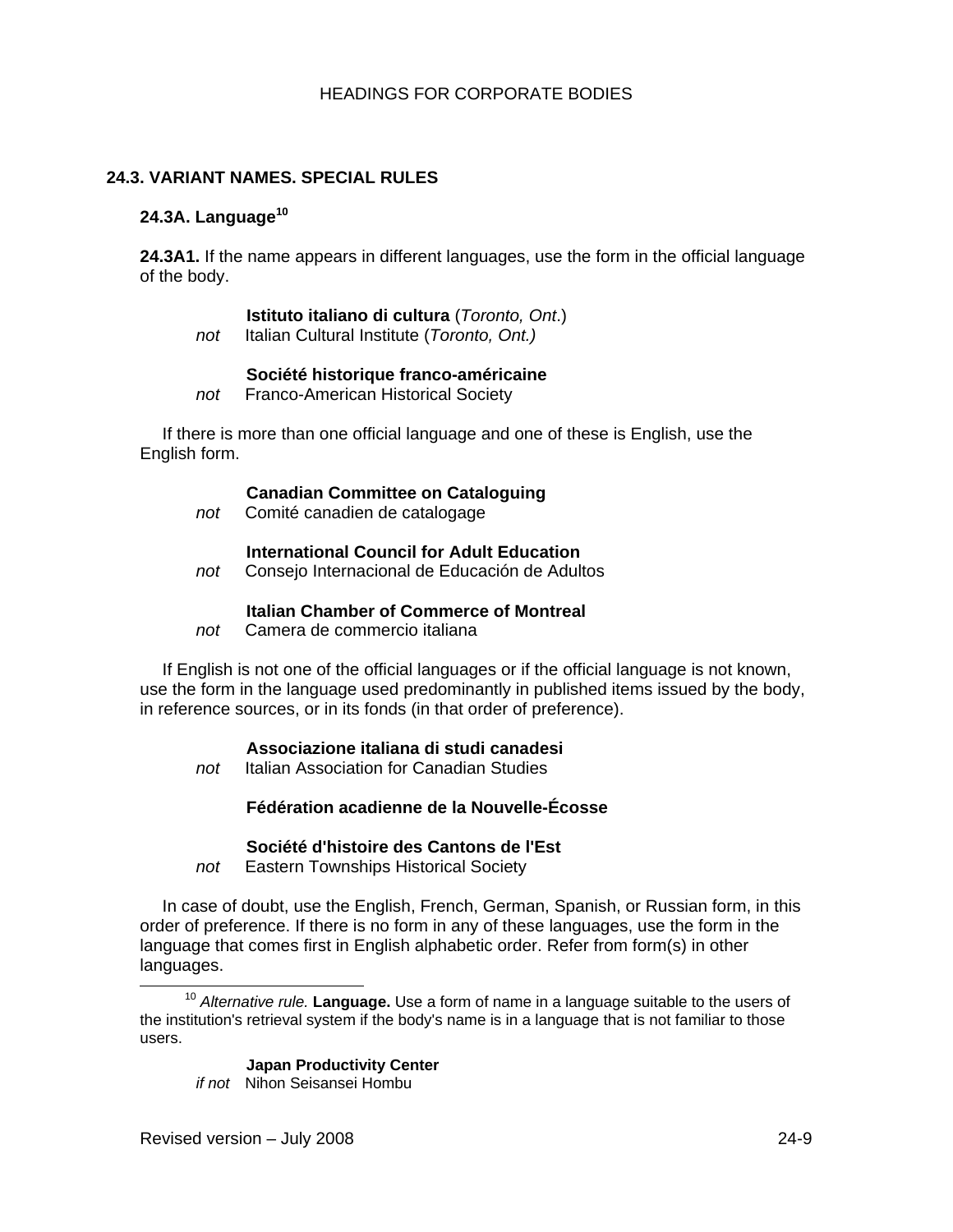# **24.3B. Language. International bodies**

**24.3B1.** If the name of an international body appears in English in published items issued by the body, in reference sources, or in its fonds (in that order of preference), use the English form. In other cases, follow the instructions in 24.3A.

#### **International Air Transport Association**

*not* Asociacion del Transporte Aero Internacional Internationale Fluggeschaft Verband [*etc.*]

#### **European Economic Community**

*not* Communauté économique européenne Europese Economische Gemeenschap [*etc*.]

(24.3B1.)

### **24.3C. Conventional name**

**24.3C1. General rule.** If a body is frequently identified by a conventional form of name in reference sources in its own language, use this conventional name.

#### **Calgary Stampede**

*not* Calgary Exhibition and Stampede

#### **Killam Trust**

*not* Izaak Walton Killam Memorial Fund for Advanced Studies Killam Scholarship Program

#### **Westminster Abbey**

*not* Collegiate Church of St. Peter in Westminster

(24.3C1.)

24.3C2. Ancient and international bodies.<sup>11</sup> If the name of a body of ancient origin or of one that is international in character has become firmly established in an English form in English language usage, use this English form.

#### **Benedictines**

<sup>&</sup>lt;sup>11</sup> Apply this rule, for example, to religious bodies, fraternal and knightly orders, church councils, and diplomatic conferences. If it is necessary to establish a heading for a diplomatic conference that has no formal name and has not yet acquired a conventional name, use the name found most commonly in periodical articles and newspaper accounts in English. If another name becomes established later, change the heading to that name.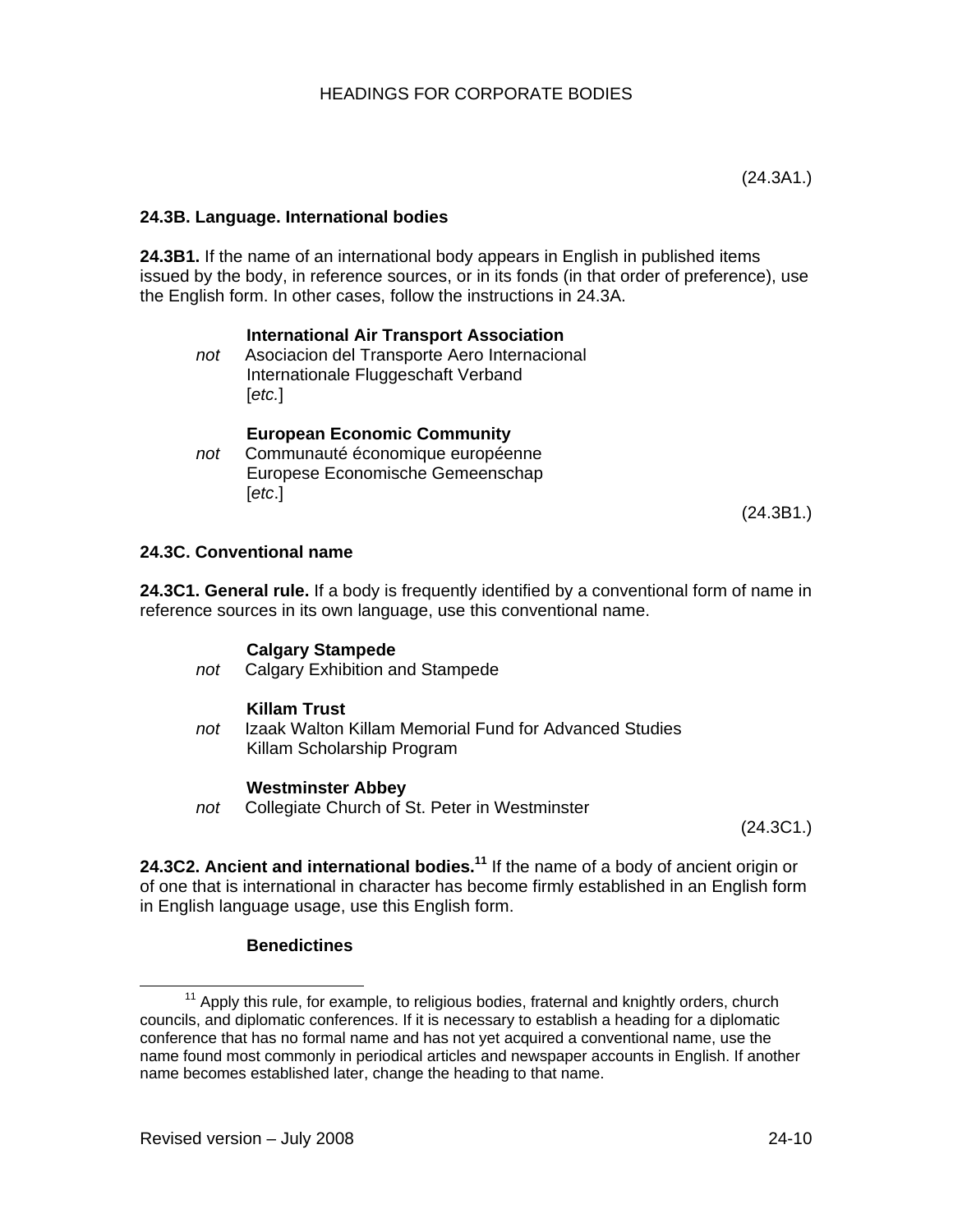**Cluniacs Franciscans Freemasons Vatican Council ...**

**24.3C3. Autocephalous patriarchates, archdioceses, etc.** Enter an ancient autocephalous patriarchate, archdiocese, etc., of the Eastern Church under the place by which it is identified. Add a word or phrase designating the type of ecclesiastical jurisdiction.

**Antioch** (*Jacobite patriarchate*)

**Constantinople** (*Ecumenical patriarchate*)

(24.3C3.)

(24.3C2.)

### **24.3D. Religious orders and societies**

**24.3D1.** Use the best-known form of name, in English, if possible, for a religious order or society. In case of doubt, follow this order of preference:

- a) the conventional name by which its members are known in English
- b) the English form of name used by units of the order or society located in English-speaking countries
- c) the name of the order or society in the language of the country of its origin.

#### **Franciscans**

*not* Ordo Fratrum Minorum Order of St. Francis **Minorites** [*etc*.]

# **Sisters of Our Lady of the Sacred Heart**

*not* Suore di Nostra Signora del Sacro Cuore

(24.3D1.)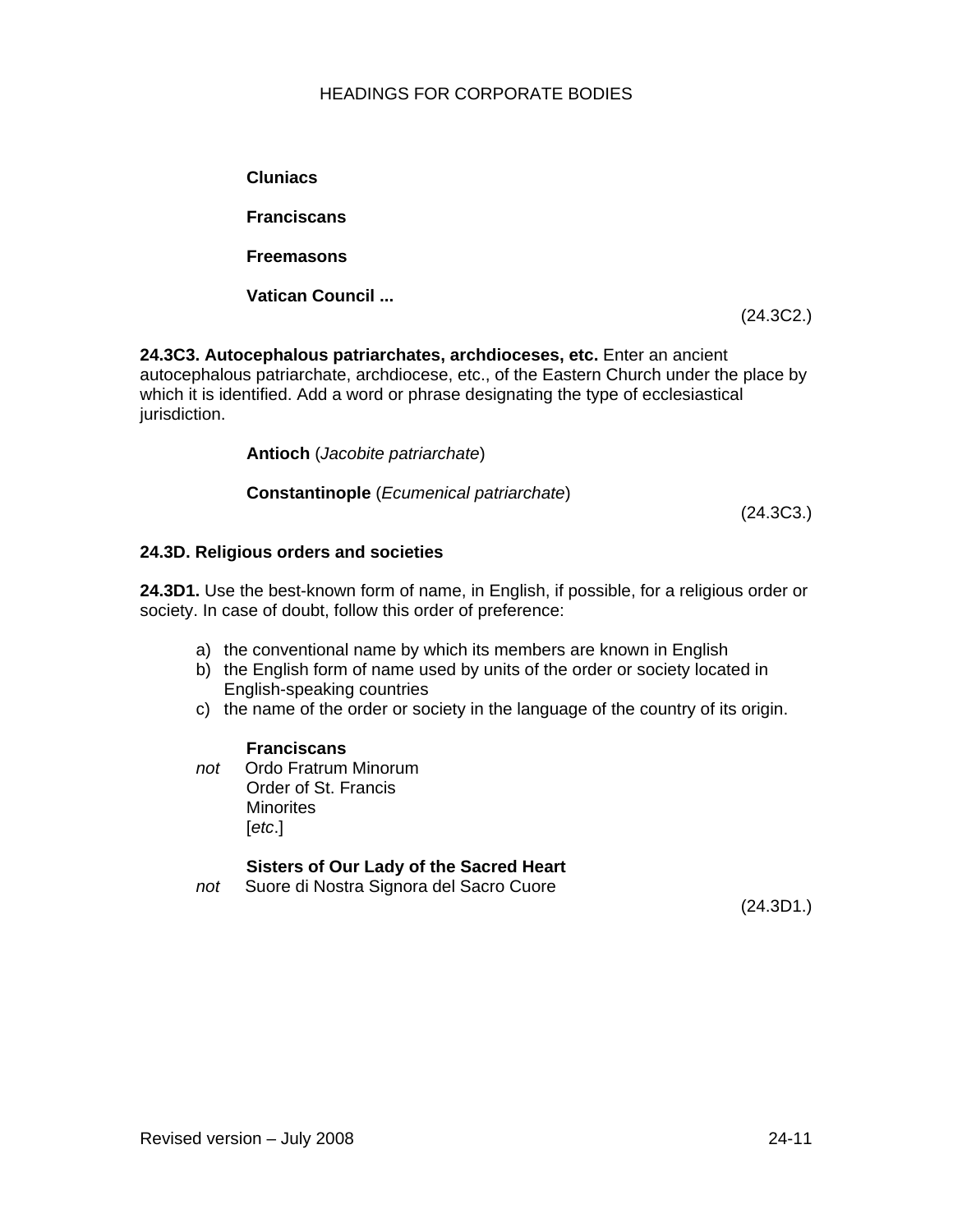## **24.3E. Governments**

**24.3E1.** Use the conventional name of a government.<sup>12</sup> unless the official name is in common use. The conventional name of a government is the geographic name (see chapter 23) of the area (e.g., country, province, state, county, municipality) over which the government exercises jurisdiction. See also 24.6.

|     | Québec (Québec)    |
|-----|--------------------|
| not | La ville de Québec |

#### **Edmonton** (*Alta*.)

*not* City of Edmonton

#### **France**

*not* République française

#### **Massachusetts**

*not* Commonwealth of Massachusetts

If the official name of the government is in common use, use it.

**Metropolitan Toronto** (*Ont*.)

#### **Communauté urbaine de Montréal** (*Québec*)

(24.3E1.)

#### **24.3F. Conferences, congresses, meetings, etc.**

**24.3F1.** If, among the variant forms of a conference name appearing in published items issued by the body, in reference sources, or in its fonds, there is a form that includes the name or abbreviation of the name of a body associated with the meeting to which the meeting is not subordinate, use this form.

#### **FAO Hybrid Maize Meeting ...**

If, however, the name is of a body to which the meeting is subordinate (e.g., the annual meeting of an association), see 24.13A, type 6.

#### **Canadian Hog Farmers**. *Annual Meeting*

#### **Canadian Industrial Relations Association.** *Meeting*

<sup>&</sup>lt;sup>12</sup> Government is used here to mean the totality of corporate bodies (executive, legislative, and judicial) exercising the powers of a jurisdiction. Treat as a government agency a corporate body known as *government*, or its equivalent in other languages, or a term with similar meaning, that is an executive element of a particular jurisdiction (see 24.18).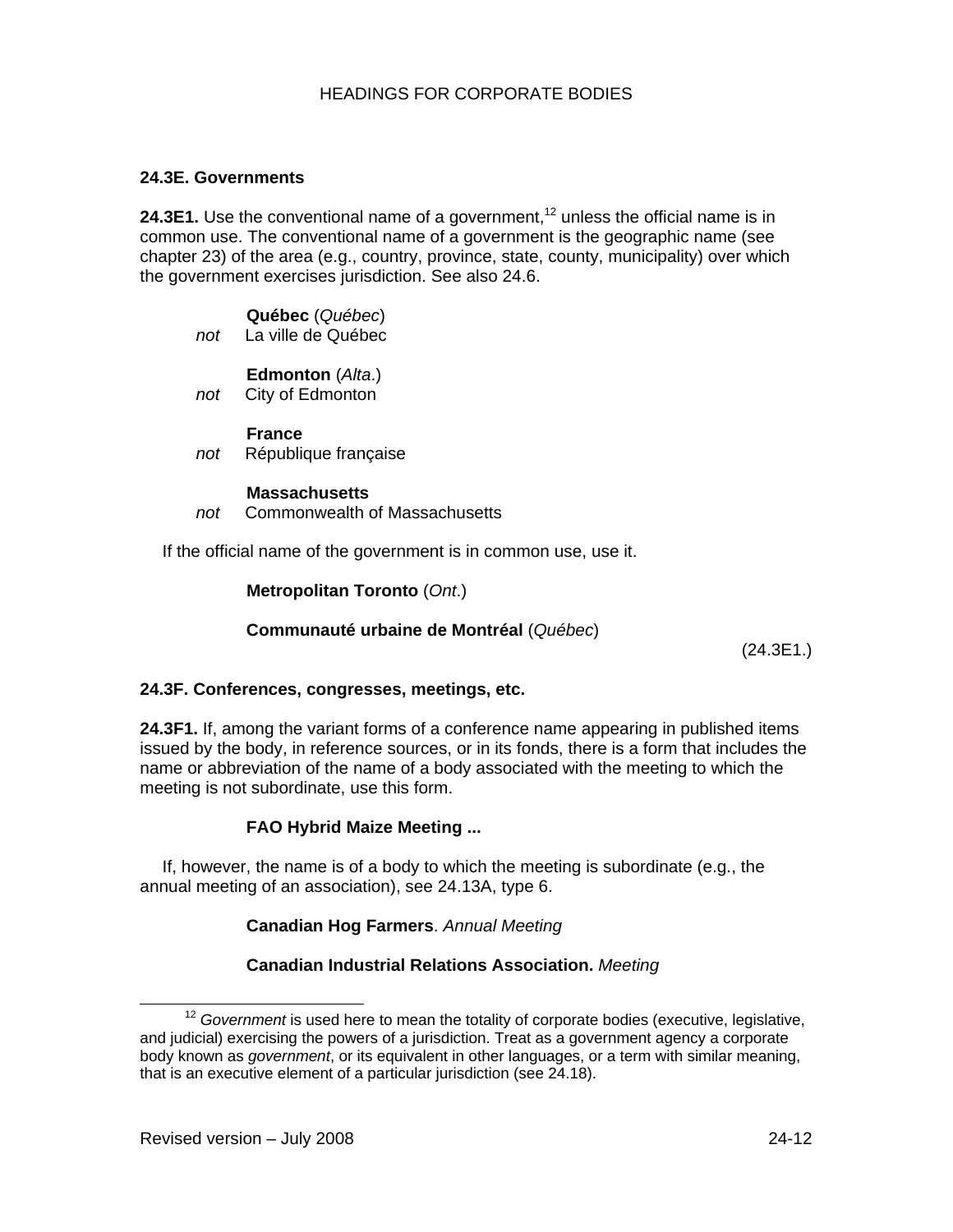## **Canadian Institute for the Administration of Justice**. *Conference*

#### **West Mississauga Jazz Muddies**. *Meeting*

(24.3F1.)

**24.3F2.** If a conference has both a specific name of its own and a more general name as one of a series of conferences, use the specific name.

#### **Symposium on Endocrines and Nutrition**

*not* Nutrition Symposium

#### **Symposium on Protein Metabolism ...**

*not* Nutrition Symposium ...

(24.3F2.)

#### **24.3G. Places of worship**

**24.3G1.** If variant forms of the name of a local church, cathedral, monastery, convent, abbey, temple, mosque, synagogue, etc., appear in published items issued by the body, in reference sources, or in its fonds, use the predominant form. If there is no predominant form, follow this order of preference:

a) a name containing the name of the person(s), object(s), place(s), or event(s) to which the place of worship is dedicated or after which it is named

**All Saints Church ...** 

**St. Peter's Church ...** 

**St. Mark's Cathedral ...**

b) a name beginning with a word or phrase descriptive of a type of place of worship

**Cathedral of St. John the Baptist ...** 

**Great Synagogue ...** 

**Monastery of the Apostles ...** 

**Temple Beth Sholom ...** 

c) a name beginning with the name of the place in which the place of worship is situated.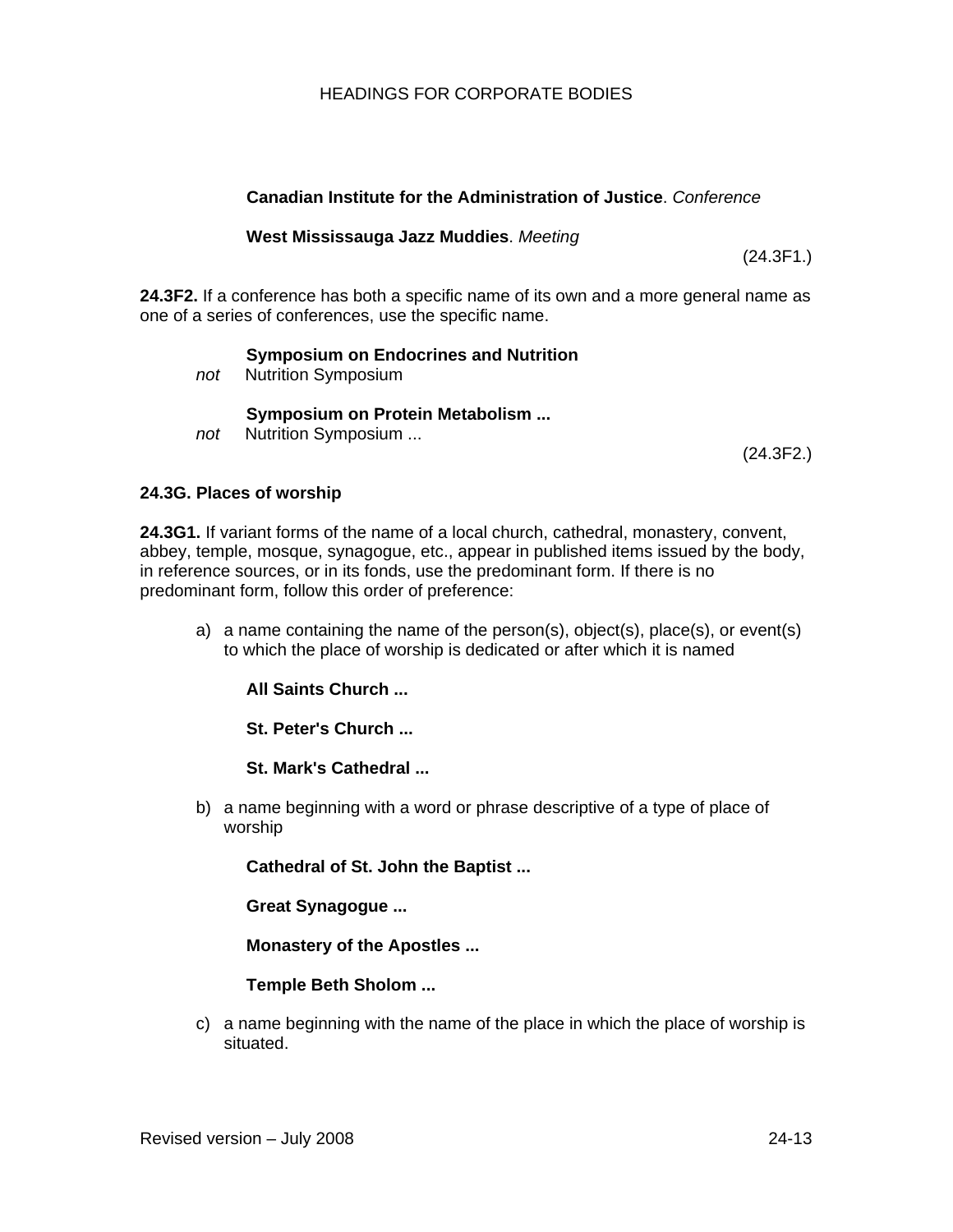# **Toronto Chinese Baptist Church**

# **West Flamboro Presbyterian Church**

For additions to the name of a place of worship, see 24.10.

(24.3G1.)

*Additions, Omissions and Modifications* 

# **24.4. ADDITIONS**

# **24.4A. General rule**

**24.4A1.** Make additions to the name of a corporate body as instructed in 24.4B-24.4C.

For additions to special types of corporate bodies (e.g., governments, conferences), see 24.6-24.11. Enclose in parentheses all additions required by rules in this chapter. (24.4A1.)

### **24.4B. Names not conveying the idea of a corporate body**

**24.4B1.** If the name alone does not convey the idea of a corporate body, add a general designation in English.

**Anna C. Minch** (*Ship*)

**J. Hugh Whitford** (*Firm*)

**Sydney P. Dumaresq** (*Firm*)

(24.4B1.)

# **24.4C. Two or more bodies with the same or similar names**

**24.4C1. General rule.** If two or more bodies have the same name, or names so similar that they may be confused, add a word or phrase to each name as instructed in 24.4C2- 24.4C9. Add such a word or phrase to any other name if the addition assists in the understanding of the nature or purpose of the body.

Do not include the additions to names of places prescribed in 24.6 when the names of these places are used to indicate the location of corporate bodies.

(24.4C1.)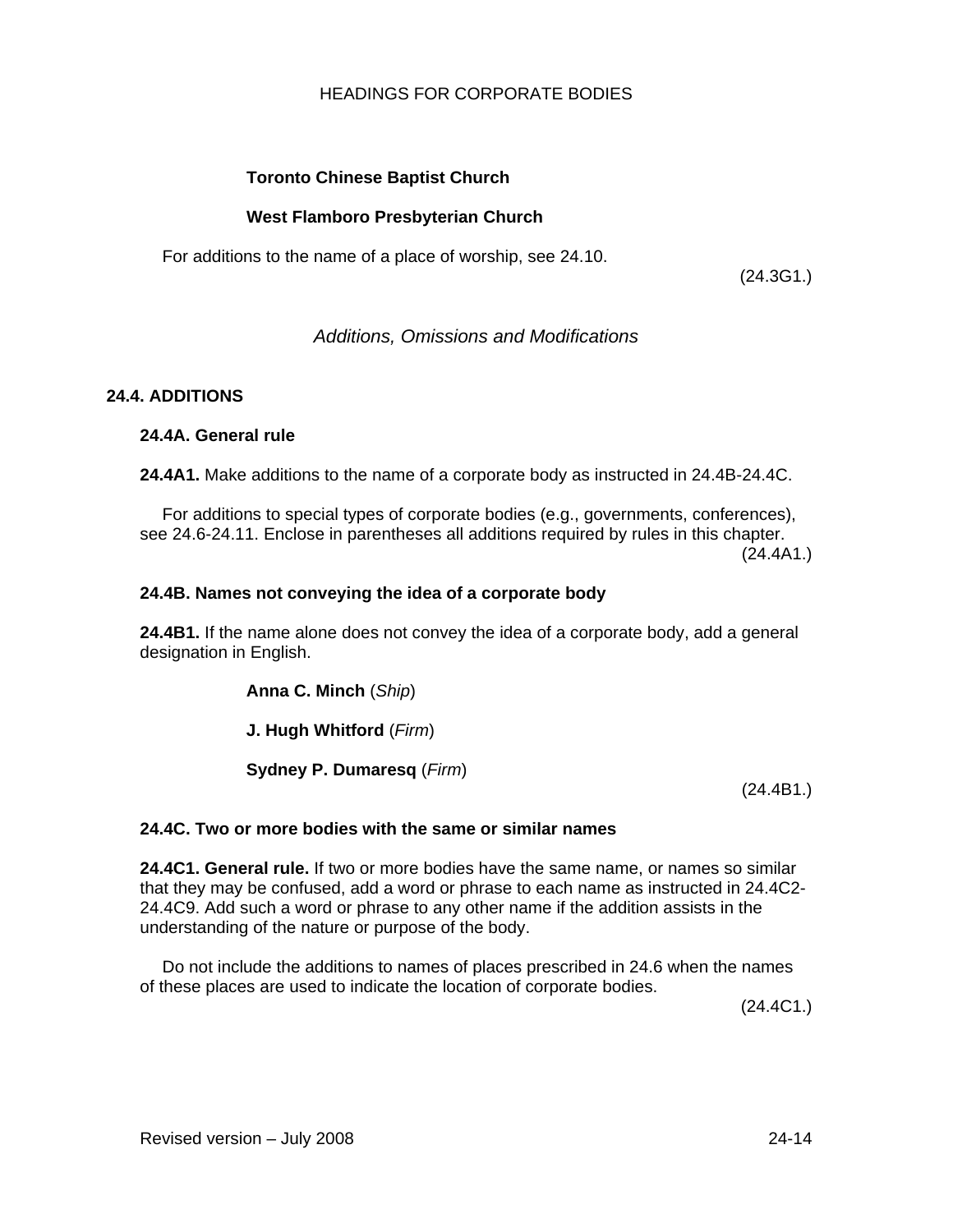**24.4C2. Names of countries, states, provinces, etc**. If a body has a character that is national, state, provincial, etc., add the name of the country, state, province, etc., in which it is located.

**Caucus conservateur** (*N.B*.)

**National Farmers Union** (*Canada*)

**Provincial Agricultural Society** (*N.S*.)

**Provincial Temperance Society** (*Alta*.)

If such an addition does not provide sufficient identification or is inappropriate (as in the case of national, state, provincial, etc., universities of the same name serving the same country, state, province, etc.), follow the instructions in 24.4C3-24.4C9.

(24.4C2.)

**24.4C3. Local place names.** In the case of any other body, add the name of the local place (see 24.4C4-24.4C6) in which the body is located or that is commonly associated with its name, unless the name of an institution, the date(s) of the body, or other designation (see 24.4C7-24.4C9) provides better identification.

**Heritage Museum** (*St. Albert, Alta*.)

**Jewish Historical Society** (*Halifax, N.S*.)

**Place des Arts** (*Montréal, Québec*)

(24.4C3.)

**24.4C4. Bodies located outside the British Isles**. In the case of a body located outside the British Isles (the United Kingdom and the Republic of Ireland), add the name of the smallest or most specific local political jurisdiction in which the body is located or that is commonly associated with its name (e.g., the name of a city, town, borough).

**Empire Hotel** (*North Bay, Ont*.)

**Miller Hospital** (*Kentville, N.S*.)

**Victoria College** (*Cobourg, Ont*.)

**Victoria College** (*Toronto, Ont*.)

If further distinction is necessary, give the name of a particular area within that jurisdiction before the name of the jurisdiction.

**St. David's Church** (*Beaches, Toronto, Ont*.)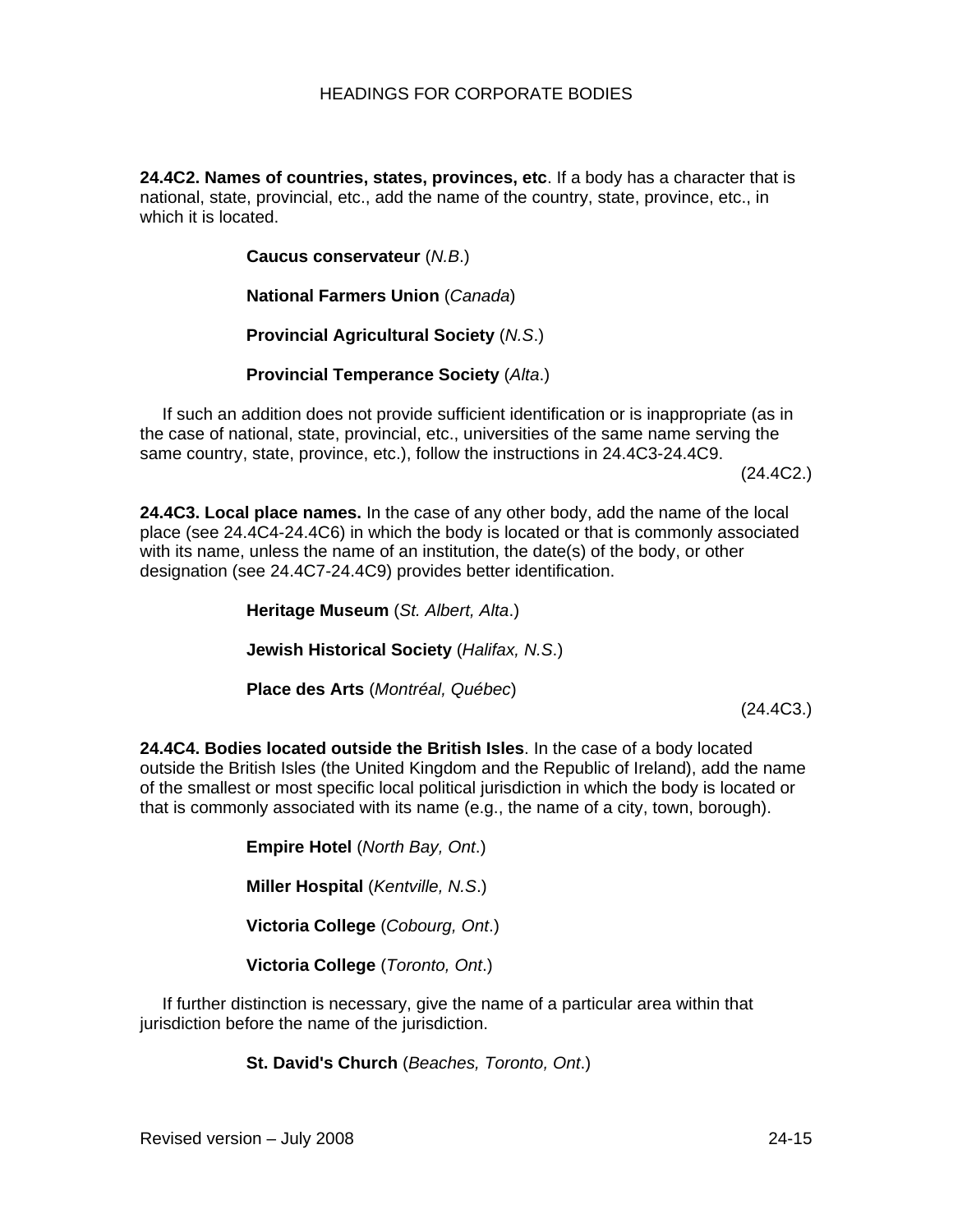# **St. David's Church** (*Swansea, Toronto, Ont*.)

If the body is not located in, or if it is not associated with the name of, an incorporated municipality, add the geographic name that is most commonly used to specify its location (e.g., the name of an unincorporated community, the name of a city or town in the vicinity, the name of the county).

### **Kings County Historical Society** (*Kings County, N.B*.)

### **Kings County Historical Society** (*Kings County, N.S*.)

If a body located in a specific local jurisdiction is more commonly associated with the name of another city or town or an unincorporated community in its vicinity, prefer the name of that place.

> **York University** (*Toronto, Ont*.) (*University is located in Downsview, an unincorporated locality in the City of North York, which is part of Metropolitan Toronto*) (24.4C4.)

**24.4C5. Bodies located in the British Isles.** In the case of a body located in the British Isles, add either the name of a geographic entity or the name of the smallest or most specific jurisdiction, whichever is more commonly associated with the name of the body.

**St. Peter's Church** (*Hook Norton, England*)

**St. Peter's Church** (*Sudbury, England*)

**Red Lion Hotel** (*Newport, Wales*)

**Red Lion Hotel** (*Newport, Isle of Wight, England*)

**Red Lion Hotel** (*Newport, Shropshire, England*)

**Esso Refinery** (*Fawley, England*)

(24.4C5.)

**24.4C6. Change of name of jurisdiction or locality.** If the name of the local jurisdiction or geographic locality changes during the lifetime of the body, add the latest name in use in the lifetime of the body.

**Economical Fire Insurance Company** (*Kitchener, Ont*.) *not* Economical Fire Insurance Company (*Berlin, Ont*.) (*Company founded early in the twentieth century. Place name changed in 1916*)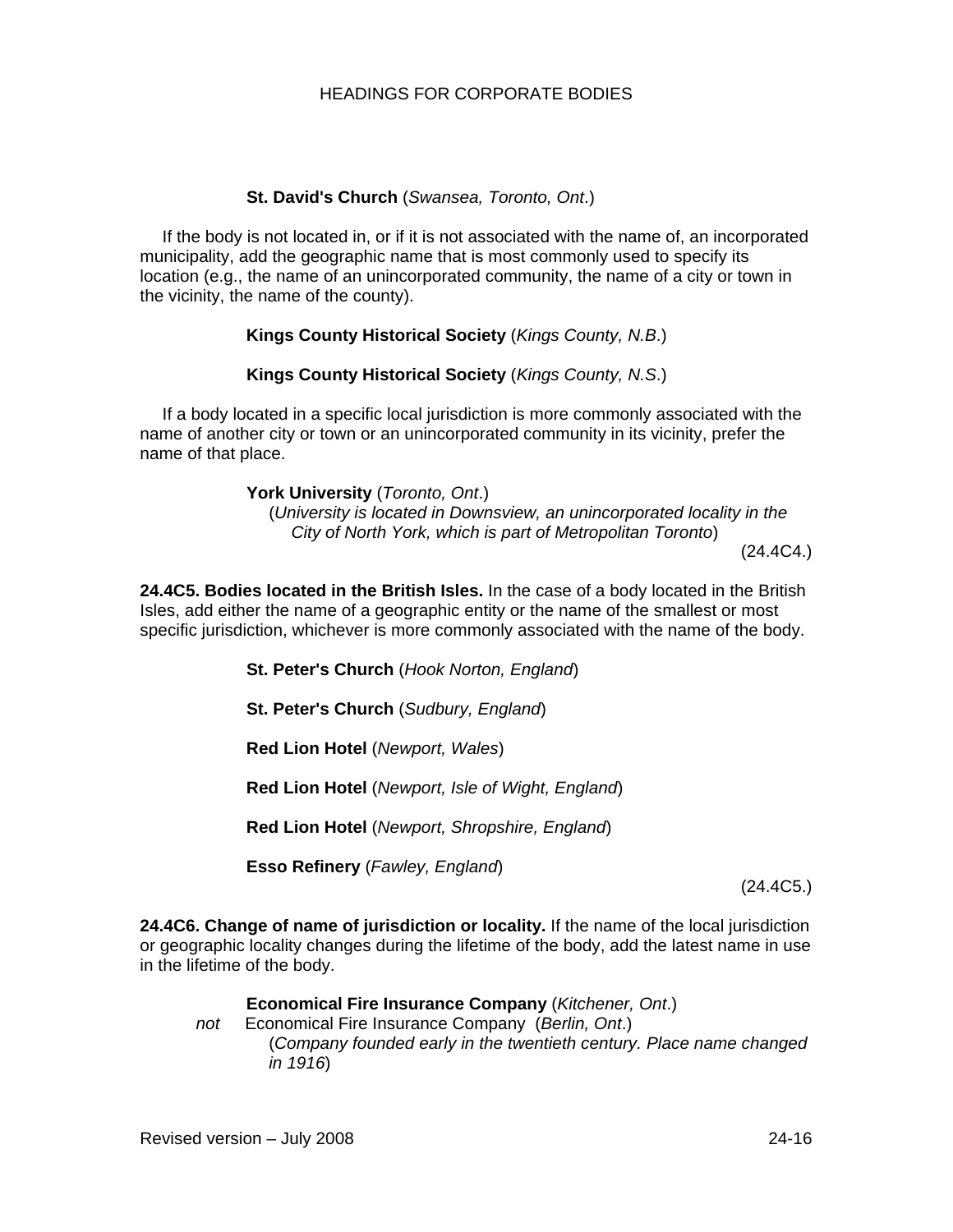# **St. Demetrius Ukrainian Catholic Church** (*Etobicoke, Ont*.) *not* **St. Demetrius Ukrainian Catholic Church** (*Weston, Ont*.)

*but* **Historisk samfund** (Christiania, *Norway*) (*Ceased to exist before Christiania became Oslo*)

(24.4C6.)

**24.4C7. Institutions.** Add the name of an institution instead of the local place name if the institution's name is commonly associated with the name of the body. Give the name of the institution in the form and language used for it as a heading.

**Newman Club** (*Trent University*)

*not* Newman Club (*Peterborough, Ont*.)

(24.4C7.)

**24.4C8. Year(s).** If the name has been used by two or more bodies that cannot be distinguished by place, add the year of founding or the inclusive years of existence.

> **British Columbia. Royal Commission on Forest Resources**  (*1955-1957*)

> **British Columbia. Royal Commission on Forest Resources**  (*1975-* )

> **Nova Scotia. Royal Commission on Automobile Insurance**  (*1955-1957*)

# **Nova Scotia. Royal Commission on Automobile Insurance**  (*1971-1973*)

(24.4C8.)

**24.4C9. Other additions.** If none of the place name, name of institution, or date(s) is sufficient or appropriate for distinguishing between two or more bodies, add an appropriate general designation in English.

**Church of God** (*Adventist*)

**Church of God** (*Apostolic*)

# **24.5. OMISSIONS**

**24.5A. Initial articles**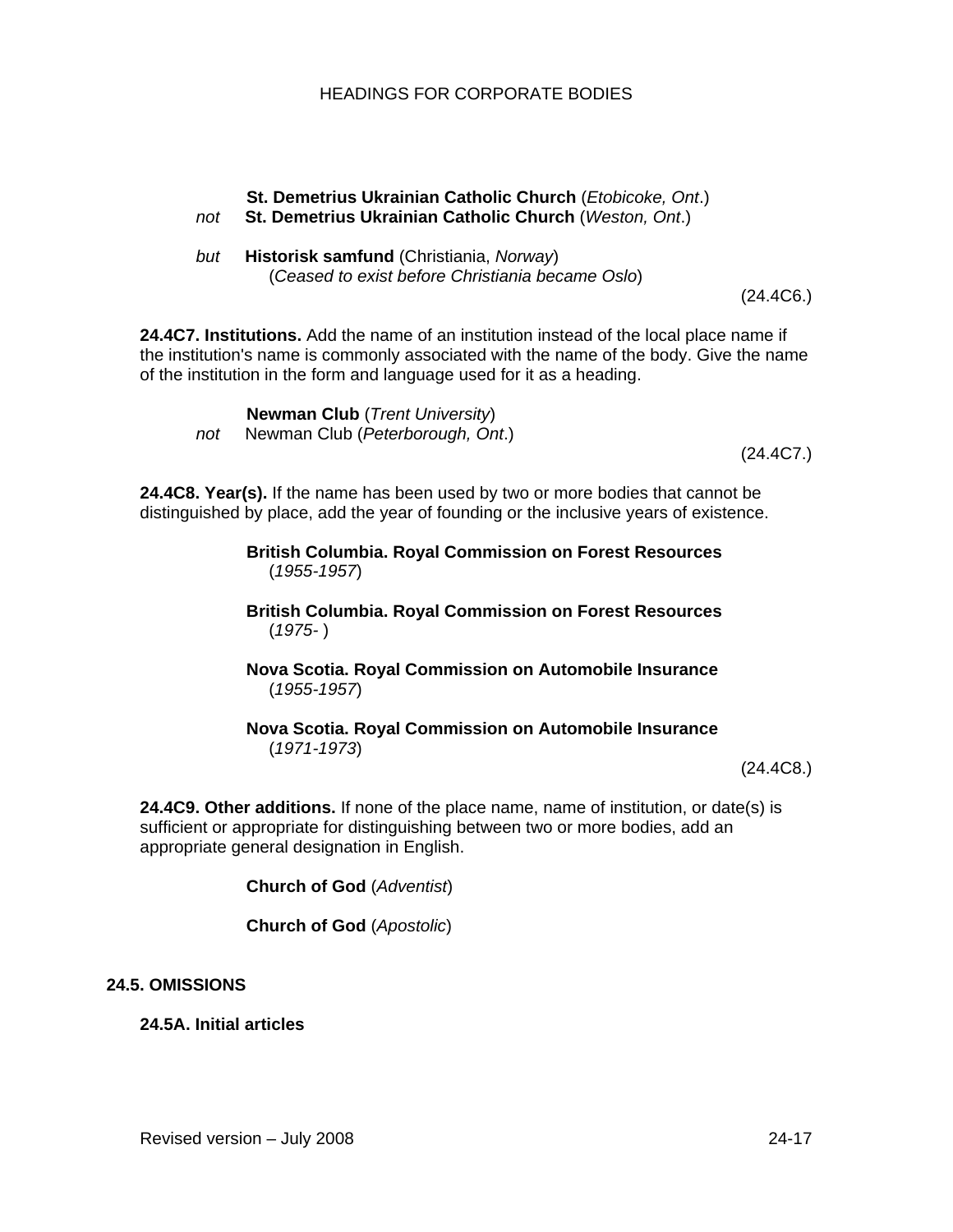**24.5A1.** Omit an initial article unless the heading is to file under the article (e.g., a corporate name that begins with an article that is the first part of the name of a person or place).

# **Canadian Imperial Bank of Commerce**

*not* The Canadian Imperial Bank of Commerce

### **Library Association**

*not* The Library Association

**Canadian Club**  *not* The Canadian Club

*but* **Le Corbusier Sketchbook Publication Committee** 

**Los Angeles Symphony** (*Orchestra*)

(24.5A1.)

#### **24.5B. Citations of honours**

**24.5B1.** Omit a phrase citing an honour or order awarded to the body.

(24.5B1.)

#### **24.5C. Terms indicating incorporation and certain other terms**

**24.5C1.** Omit an adjectival term or abbreviation indicating incorporation (e.g., *Incorporated*, *E.V., Ltd*.) or state ownership of a corporate body, and a word or phrase, abbreviated or in full, designating the type of incorporated entity (*e.g., Aktiebolaget, Gesellschaft mit beschränkter Haftung, Kabushiki Kaisha, Società per azione*), unless it is an integral part of the name or is needed to make it clear that the name is that of a corporate body.

#### **Henry Birks and Sons**  (*Without* Ltd.)

**T. Eaton Co.** 

(*Without* Ltd*.*)

# **American Ethnological Society**

(*Without* Inc*.*)

*but* 

# **Films Incorporated**

# **Peter Davies Limited**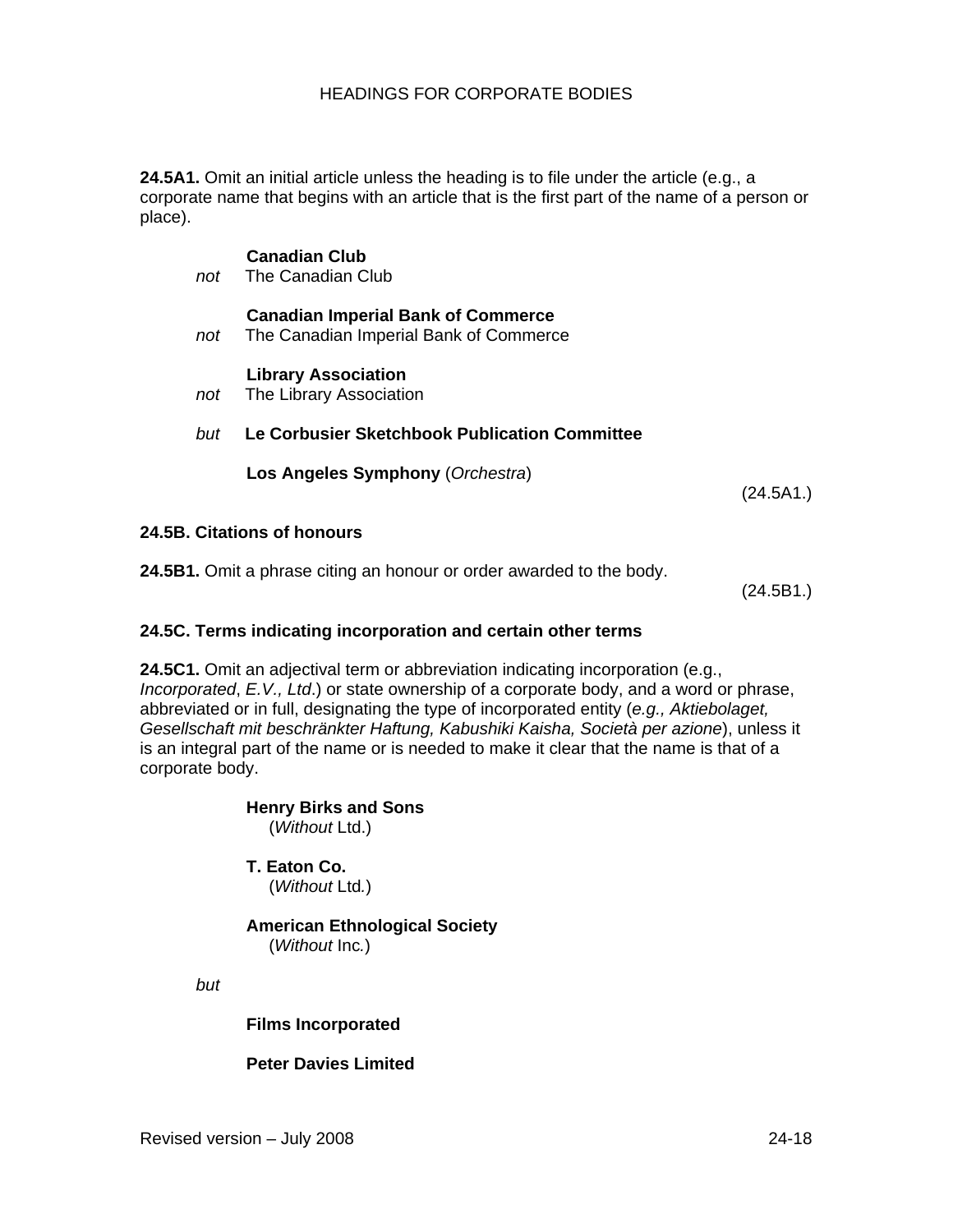# **Vickers (Aviations) Limited**

**24.5C2.** If such a term is needed to make it clear that the name is that of a corporate body and it occurs at the beginning of the name, transpose it to the end.

# **Elektrometall, Aktiebolaget**

*not* Aktiebolaget Elektrometall

**24.5C3.** Omit an initial word or phrase in an oriental language indicating the private character of a corporate body (e.g., *Shiritsu, Ssu li*), unless the word or phrase is an integral part of the name.

# **Tan-chiang Ying yu chuan k o hsueh hsiao**

*not* Ssu li Tan-chiang Ying yu chuan k o hsueh hsiao

**24.5C4.** Omit abbreviations (e.g., *U.S.S., H.M.S.*) occurring before the name of a ship.

**Ark Royal** (*Ship*) *not* H.M.S. Ark Royal

(24.5C4.)

(24.5C3.)

# **24.6. GOVERNMENTS. ADDITIONS**

# **24.6A. Scope**

**24.6A1.** Apply this rule to the names of governments that are not differentiated by the application of 23.4. Make the further additions prescribed here following a space, colon, space, and within the same parentheses that enclose the additions prescribed by 23.4. (24.6A1.)

**24.6B.** Add the type of jurisdiction in English if other than a city or a town. If there is no English equivalent for the vernacular term, or in case of doubt, use the vernacular term.

> **Guadalajara** (*Mexico*) **Guadalajara** (*Spain*) **Guadalajara** (*Spain : Province*)

**Québec** (Province) **Québec** (*Québec*) **Québec** (*Québec : Comté*)

(24.6B.)

(24.5C1.)

(24.5C2.)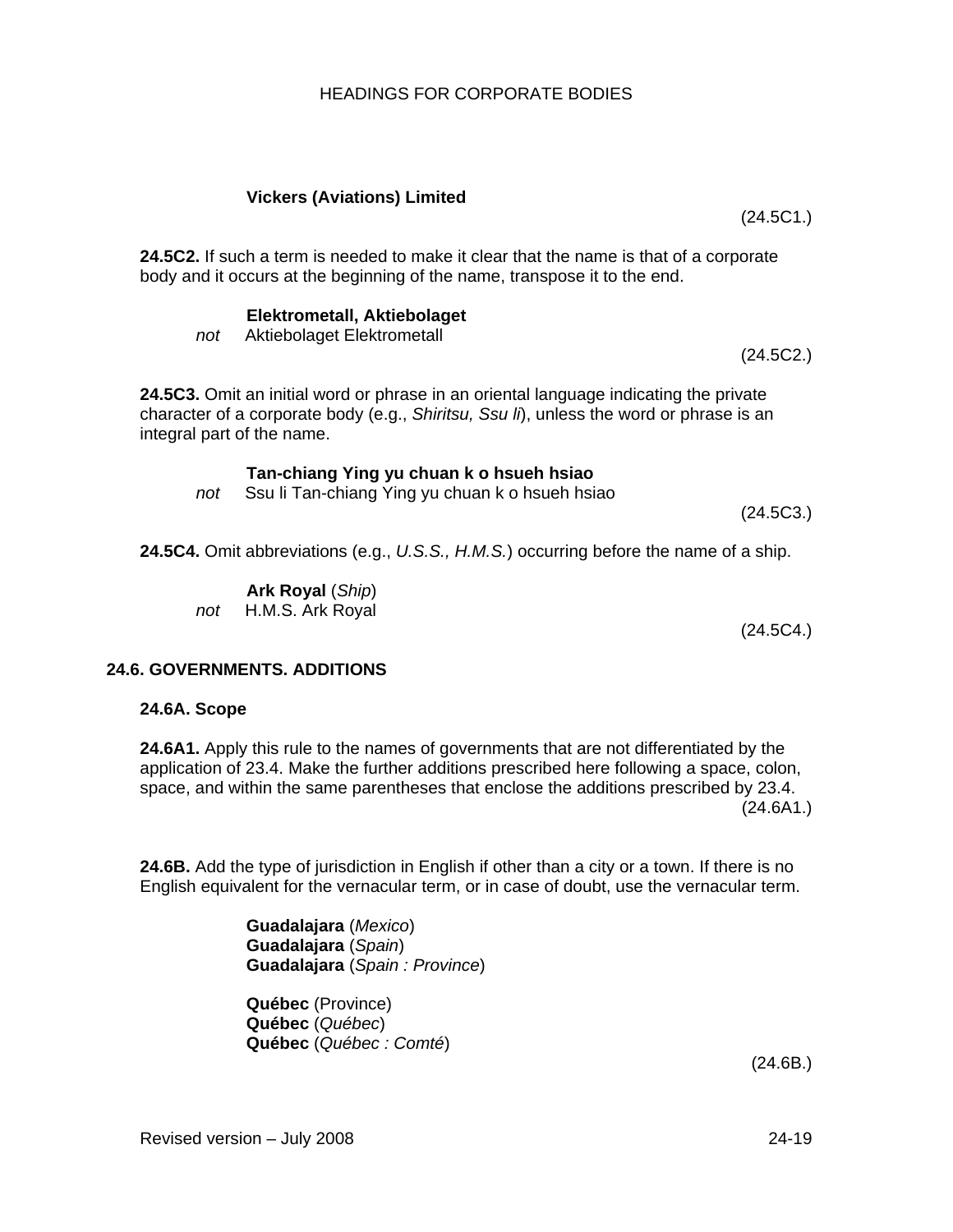**24.6C.** If the type of jurisdiction does not provide a satisfactory distinction, add an appropriate word or phrase.

**Germany** (*Democratic Republic*)

**Germany** (*Federal Republic*)

(24.6C.)

**24.6D.** If two or more governments lay claim to jurisdiction over the same area (e.g., as with occupying powers and insurgent governments), add a suitable designation to one or each of the governments, followed by the inclusive years of its existence.

**Algeria**

**Algeria** (*Provisional government, 1958-1962*)

**France**

**France** (*Territory under German occupation, 1940-1944*)

(24.6D.)

### **24.7. CONFERENCES, CONGRESSES, MEETINGS, ETC.**

#### **24.7A. Omissions**

**24.7A1.** Omit from the name of a conference, etc., indications of its number, frequency, or year(s) of convocation.

#### **International Congress of Immunology ...**

*not* Sixth International Congress of Immunology

#### **Larval Fish Conference ...**

*not* 8th Annual Larval Fish Conference ...

#### **Analogies Symposium**

*not* 1986 Analogies Symposium

(24.7A1.)

#### **24.7B. Additions**

**24.7B1. General rule.** Add to the name of a conference, etc. (including that of a conference entered subordinately, see 24.13), the number of the conference, etc. (if appropriate), the year(s), and the place(s) in which it was held. Separate these elements by a space, colon, space.

(24.7B1.)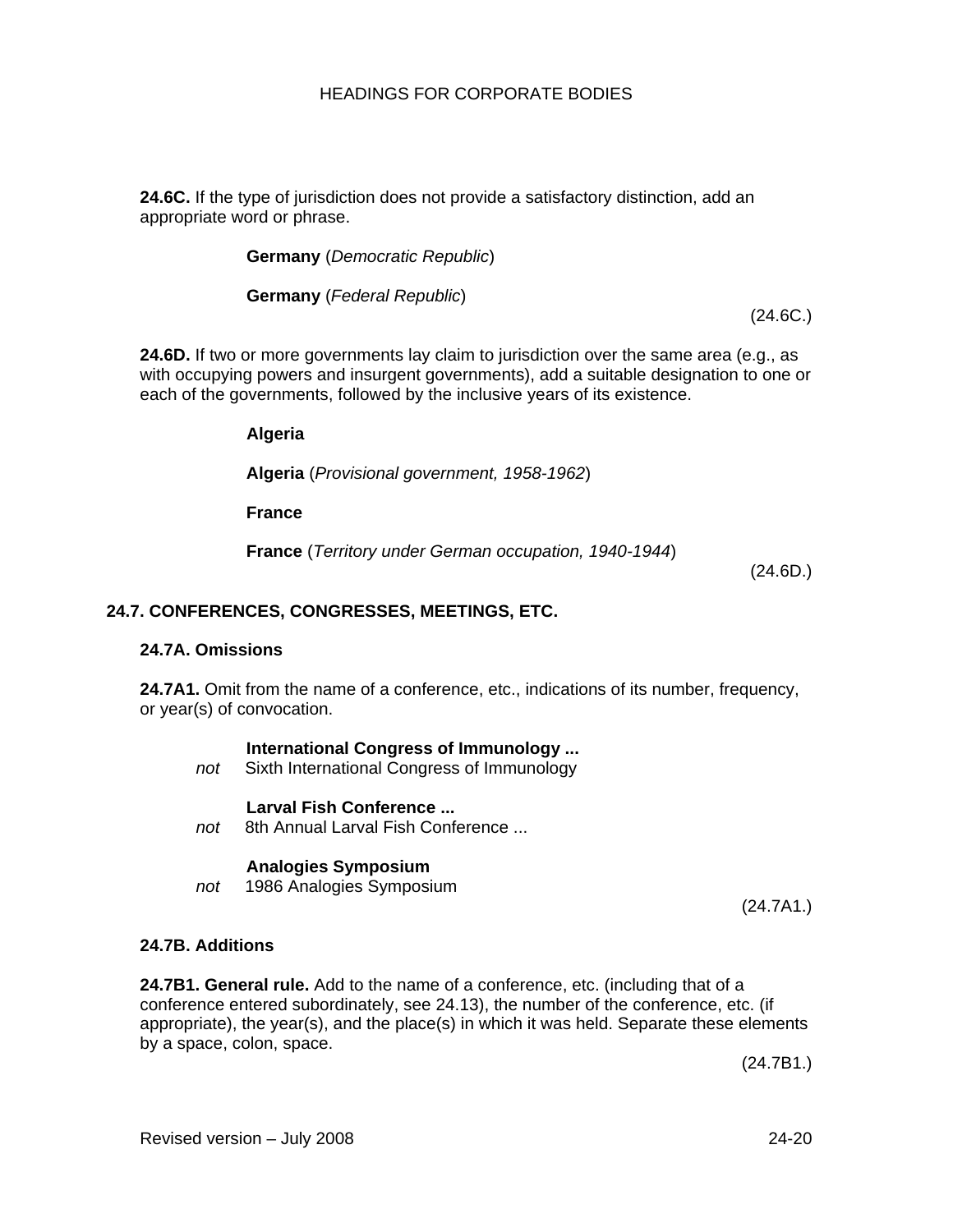**24.7B2. Number.** If a conference, etc., is stated or inferred to be one of a series of numbered meetings of the same name, add the ordinal numeral in its English form (see C.8A).

### **International Congress of Immunology** (*6th : ...*)

If the numbering is irregular, do not add it. *Optionally*, provide an explanation of the irregularities in a note or an explanatory reference.

(24.7B2.)

**24.7B3. Date.** If the heading is for a single meeting, add the year or years in which the conference, etc., was held.

**International Congress of Immunology** (*6th : 1986 : ...)*

**Conference on Library Surveys** (*1965 : ...)*

**Study Institute on Special Education** (*1969-1970 : ...)*

Add specific dates if necessary to distinguish between two or more meetings held in the same year.

**Conférence agricole interalliée** (*1st : 1919 Feb. 11-15 : ...)*

**Conférence agricole interalliée** (*2nd : 1919 Mar. 17-19 : ...*)

(24.7B3.)

**24.7B4. Location.** Add the name of the local place or other location (institution, etc.) in which the conference, etc., was held. Give a local place name in the form prescribed in chapter 23. Give any other location in the nominative case in the language and form in which it is found in the descriptive unit.

**International Congress of Immunology** (*6th : 1986 : Toronto, Ont.*)

**Regional Conference on Mental Measurements of the Blind**  (*1st : 1951 : Perkins Institution*)

**International Conference on the Biology of Whales**  (*1971 : Shenandoah National Park*)

If the heading is for a series of conferences, etc., do not add the location unless all were held in the same place.

# **Hybrid Corn Industry Research Conference**

If the location is part of the name of the conference, etc., do not repeat it.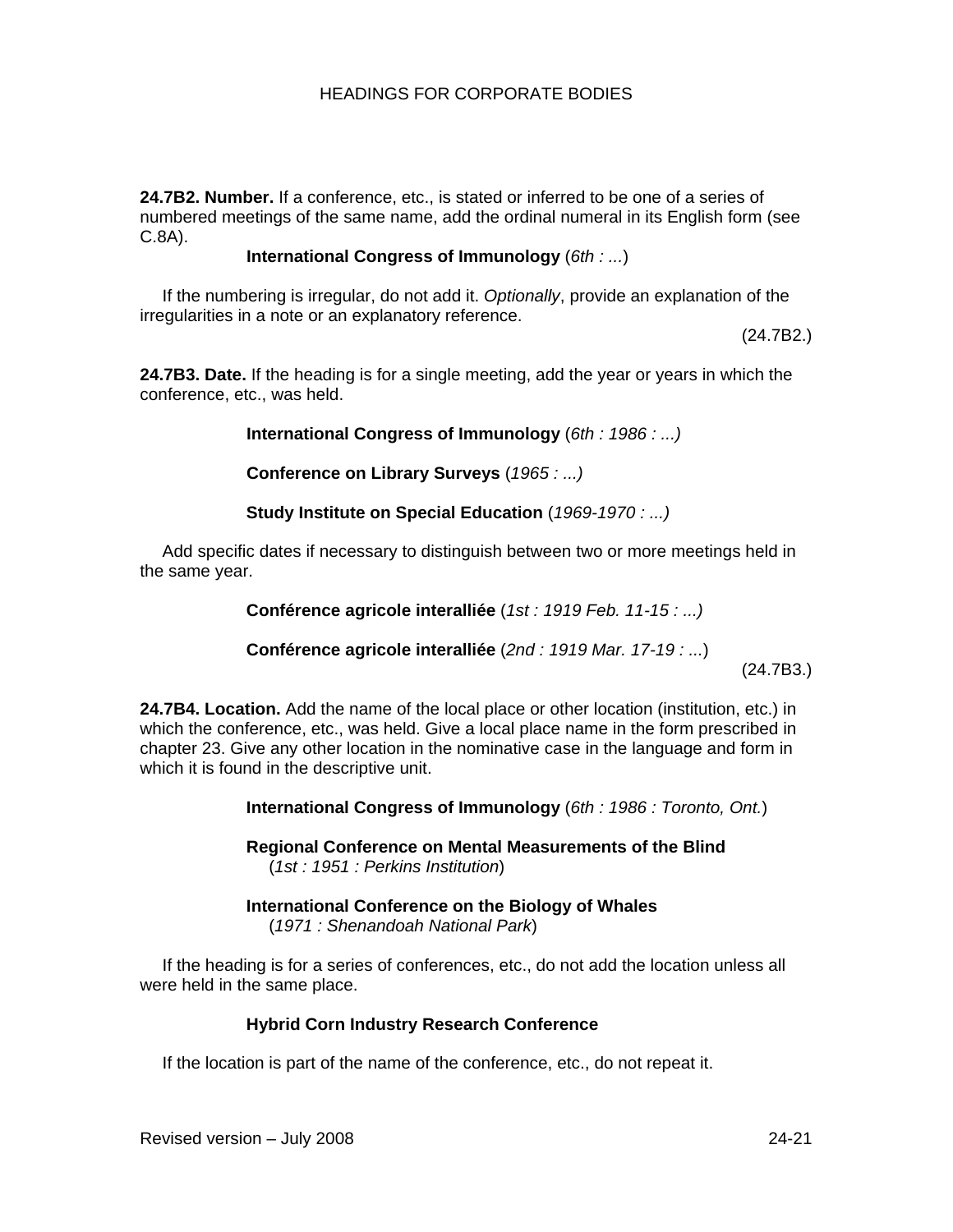### **Calgary Conference on the Canadian Novel** (*1978*)

**Arden House Conference on Medicine and Anthropology** (*1961*) If the sessions of a conference, etc., were held in two locations, add both names.

> **Conference and Festival of the Canadian League of Composers** (*1981 : Windsor, Ont. and Detroit, Mich.*)

**Joint Atlantic Canada/Western Canadian Studies Conference** (*1978 : Calgary, Alta. and Fredericton, N.B*.)

**Joint ICE/ASCE/CSCE Conference** (*6th : 1984 : Montréal, Québec and Montebello, Québec*)

If the sessions of a conference, etc., were held in three or more locations, add the first named place followed by *etc.*

> **International Conference on Alternatives to War** (*1982 : San Francisco, Calif., etc.*)

> > (24.7B4.)

#### **24.8. EXHIBITIONS, FAIRS, FESTIVALS, ETC.**

#### **24.8A. Omissions**

**24.8A1.** As instructed in 24.7A1, omit from the name of an exhibition, fair, festival, etc., word(s) that denote its number.

(24.8A1.)

#### **24.8B. Additions**

**24.8B1.** As instructed in 24.7B, add to the name of an exhibition, fair, festival, etc., its number, date, and location. Do not add the date and/or location if they are integral parts of the name.

**Biennale de Venezia** (*36th : 1972*)

**Expo 67** (*Montréal, Québec*)

**U of T Day** (*1987 : Toronto, Ont.*)

**World's Columbian Exposition** (*1893 : Chicago, Ill.*)

(24.8B1.)

### **24.9. CHAPTERS, BRANCHES, ETC.**

Revised version – July 2008 24-22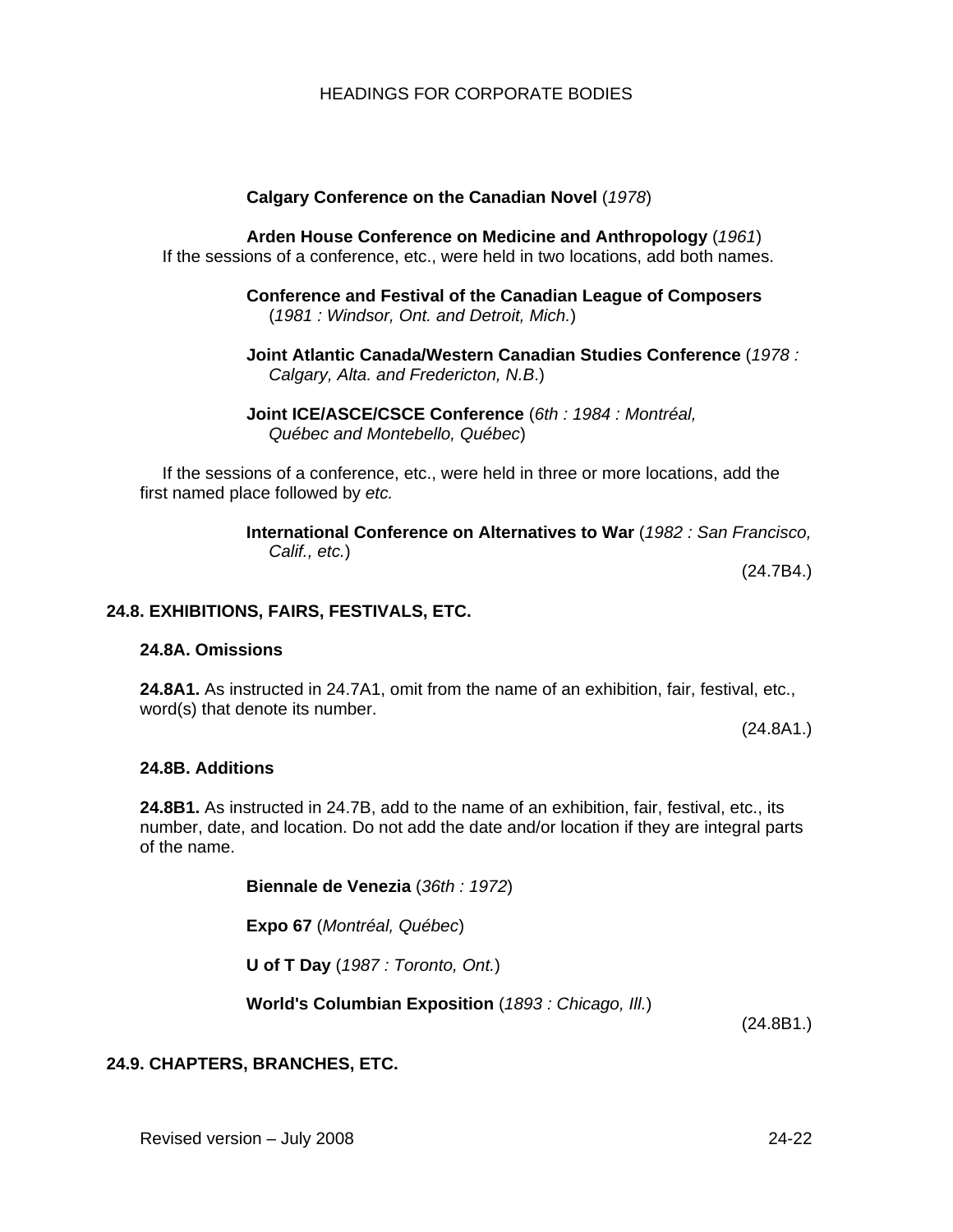**24.9A.** If a chapter, branch, etc., entered subordinately (see 24.13), carries out the activities of a corporate body in a particular locality or within a particular institution, add the name of the locality or institution, unless it is part of the name of the chapter, branch, etc.

**Freemasons.** *Degree Lodge, No. 56 (Lawrencetown, N.S.)*

**Independent Order of Oddfellows.** *Fuller Lodge, No. 5 (Stellarton, N.S.)* 

**Psi Upsilon** *(Fraternity). Gamma Chapter (York University)* 

**Scottish Rite** *(Masonic Order). Supreme Council (Canada)*

*but*

**Society of the Plastics Industry of Canada.** *Manitoba Chapter*

**Alpha Delta Phi.** *Toronto Chapter* 

(24.9A.)

#### **24.10. PLACES OF WORSHIP**

**24.10A.** If the name of a place of worship does not convey the idea of a place of worship add a general designation in English.

**Monte Cassino** (*Monastery*)

(24.10A.)

**24.10B.** Add to the name of a place of worship the name of the place or local ecclesiastical jurisdiction (e.g., parish, Pfarrei) in which it is located (see 24.4C3- 24.4C6), unless the location is clear from the name itself.

**Dominion-Chalmers United Church** (*Ottawa, Ont.*)

**Eden Mennonite Church** (*Chilliwack, B.C.)*

**St. Luke's Church** (*Victoria, B.C.)*

**Toronto Chinese Baptist Church** 

*not* Toronto Chinese Baptist Church (*Toronto, Ont.)*

If there are two or more places of worship with the same name in the same locality, add a further suitable designation.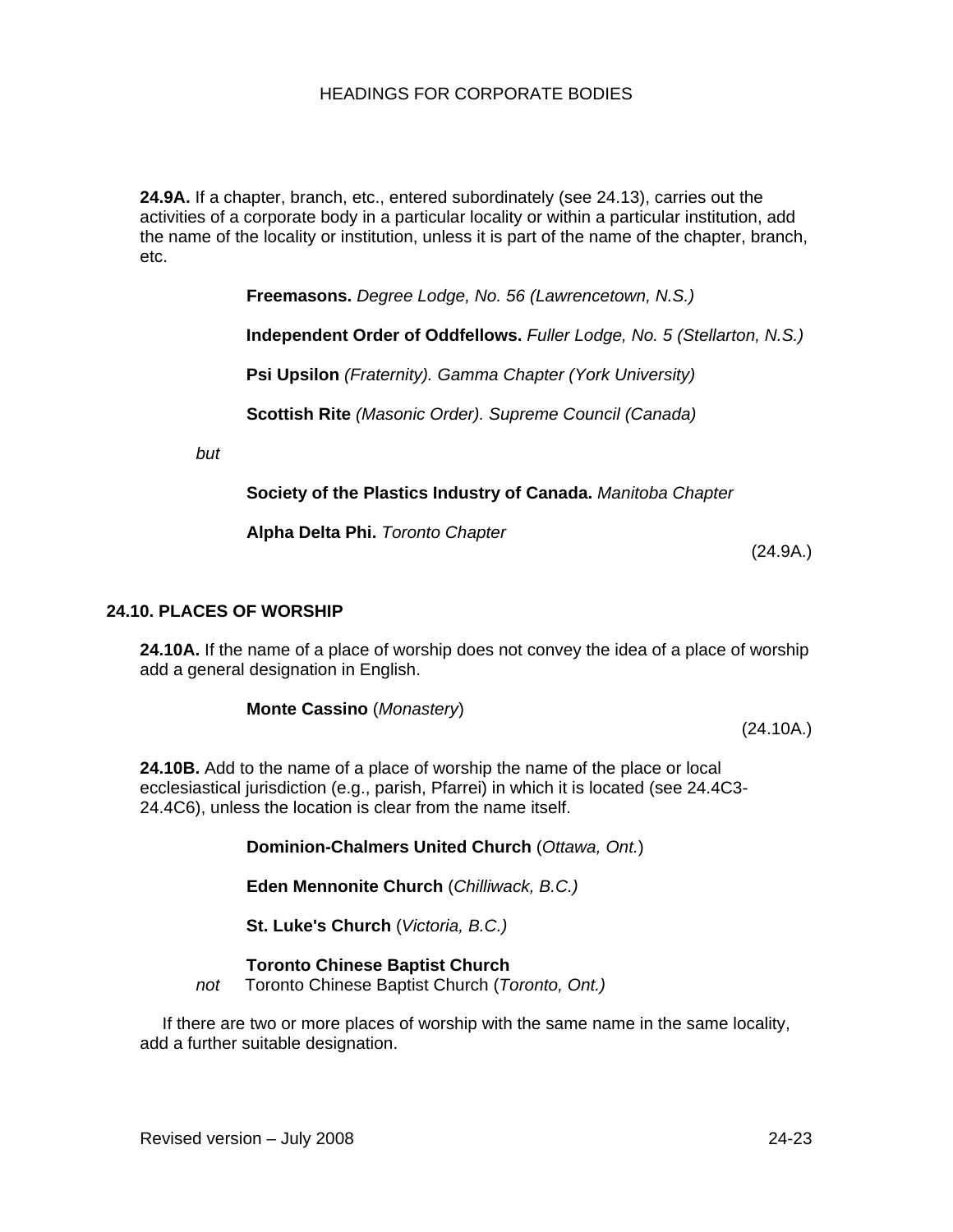#### Revised version – July 2008 24-24

### HEADINGS FOR CORPORATE BODIES

**St. Peter's Church** (*Toronto, Ont. : Catholic*)

**St. Peter's Church** (*Toronto, Ont. : Anglican*)

# **24.11. RADIO AND TELEVISION STATIONS**

**24.11A.** If the name of a radio or television station consists solely or principally of its call letters or if its name does not convey the idea of a radio or television station, add *Radio station* or *Television station* and the name of the place in which the station is located.

**CKWX** (*Radio station : Vancouver, B.C.*)

**CBHT** (*Television station : Halifax, N.S.*)

(24.11A.)

**24.11B.** Add to the name of any other radio or television station the place in which it is located unless the name of the place is an integral part of the name of the station.

**Radio Maroc** (*Rabat, Morocco*)

*but* **TV Ontario** 

(24.11B.)

# *Subordinate and Related Bodies*

# **24.12. GENERAL RULE**

**24.12A.** Enter a subordinate body (other than a government agency entered under jurisdiction, see 24.18) or a related body directly under its own name (see 24.1-24.3) unless its name belongs to one or more of the types listed in 24.13. Refer to the name of a subordinate body entered directly from its name in the form of a subheading of the higher body (see 26.3A7).

#### **Crane Library**

*x* University of British Columbia. *Crane Library*

#### **Osgoode Hall Law School**

*x* York University *(Toronto, Ont.*). *Osgoode Hall Law School* 

(24.10B.)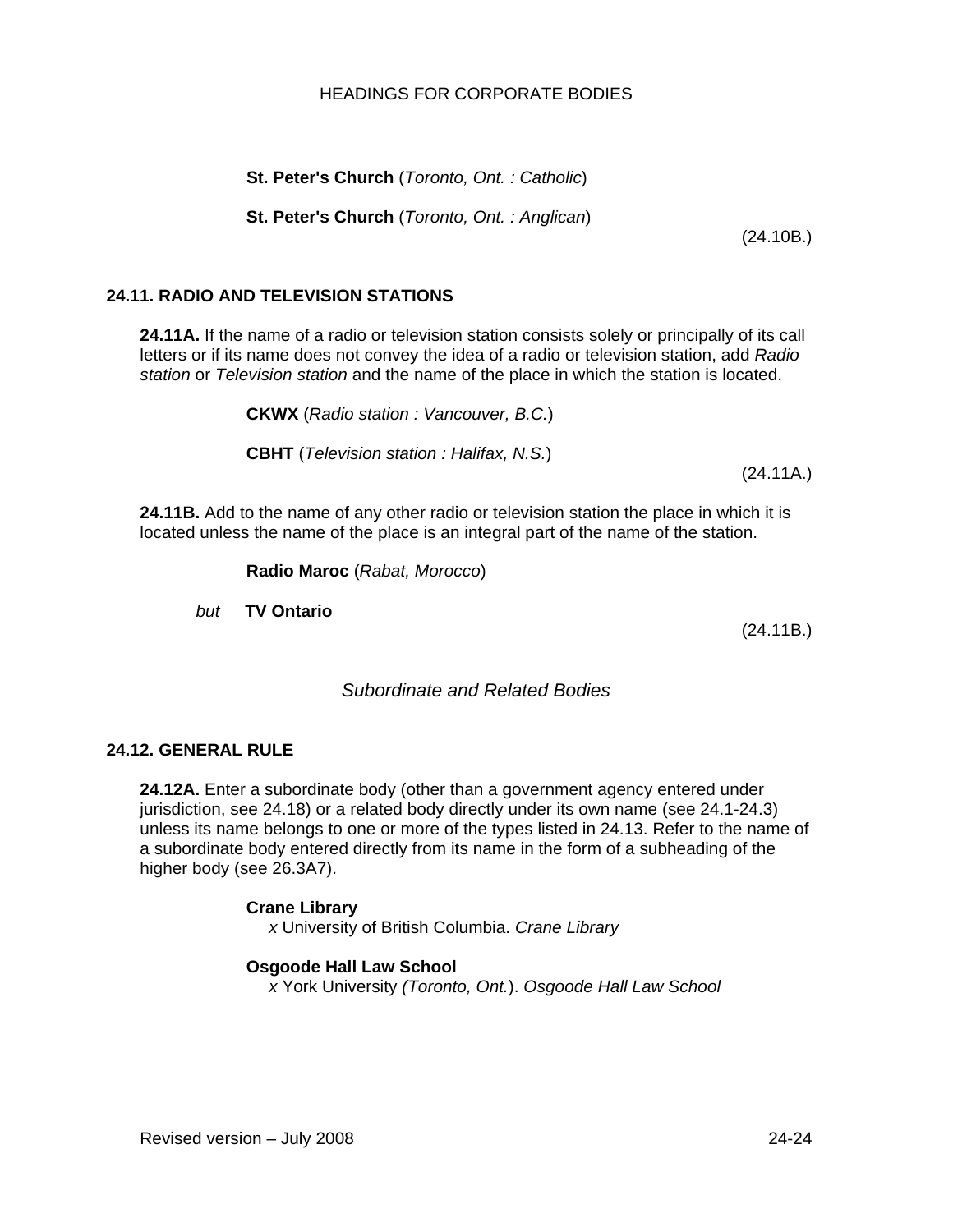## **Vancouver Historical Society**

*x* British Columbia Historical Association. *Vancouver Historical Society* 

(24.12A.)

## **24.13. SUBORDINATE AND RELATED BODIES ENTERED SUBORDINATELY**

**24.13A.** Enter a subordinate or related body as a subheading of the name of the body to which it is subordinate or related if its name belongs to one or more of the following types.<sup>13</sup> Make it a direct or indirect subheading as instructed in 24.14. Omit from the subheading the name or abbreviation of the name of the higher or related body in noun form unless the omission would result in a heading that does not make sense.

 TYPE 1. A name containing a term that by definition implies that the body is part of another (e.g., *Department, Division, Section, Branch*).

**Canadian Cancer Society.** *Regina Branch* 

#### **Westcoast Petroleum Ltd.** *Pipeline Division*

#### **International Federation of Library Associations and Institutions.** *Section on Cataloguing*

TYPE 2. A name containing a word that normally implies administrative subordination (e.g., *Committee, Commission*) provided that the name of the higher body is required for the identification of the subordinate body.

> **Bureau of Canadian Archivists.** *Planning Committee on Descriptive Standards*

**Canadian Council of Archives.** *Conservation Committee* 

**Dominion Textile Company.** *Staff Relations Committee* 

TYPE 3. A name that is general in nature or that does no more than indicate a geographic, chronological, or numbered or lettered subdivision of a parent body.

> **Canadian Broadcasting Corporation.** *Pacific Region*  (*Name: Pacific Region*)

**Canadian Hydrographic Service.** *Atlantic Region* (*Name: Atlantic Region*)

 $13$  Distinguish cases in which the subordinate body's name includes the names of higher bodies from cases in which the names of higher bodies appear only in association with the subordinate body's name.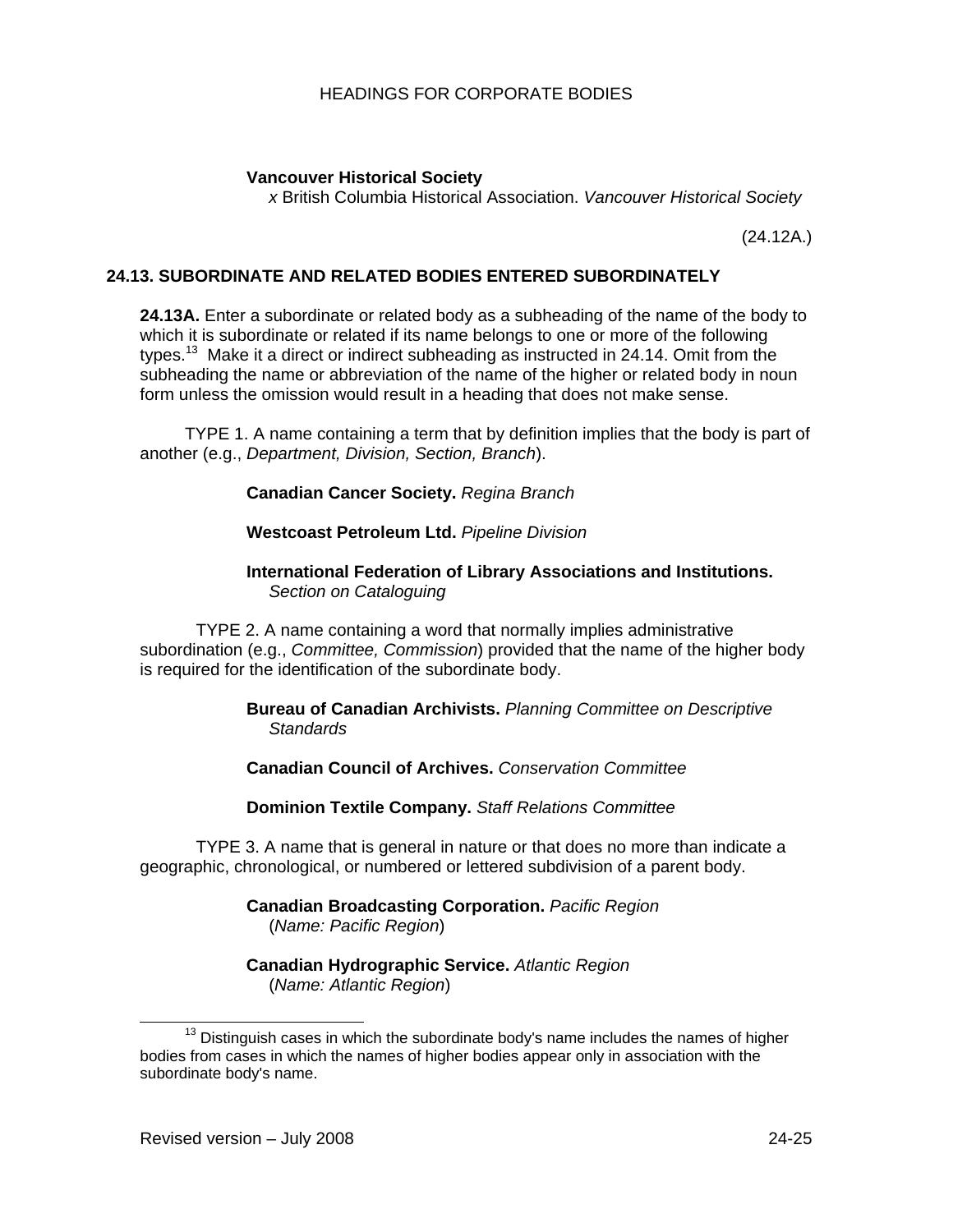**Canadian Jewish Congress.** *Central Region*  (*Name: Central Region*)

**Eastern Ontario Women's Institute.** *Ottawa Area* 

(*Name: Ottawa Area*)

In case of doubt, enter the body directly.

**Human Resources Centre** (*London, England*) *x* Tavistock Institute of Human Relations. *Human Resources Centre* 

# **Research Centre for Management of New Technology**

*x* Wilfrid Laurier University. *Research Centre for Management of New Technology* 

TYPE 4. A name that does not convey the idea of a corporate body.

**Canadian Electrical Association.** *Research and Development* (*Name*: Research and Development)

**Dominion Engineering Works.** *Pulp and Paper*  (*Name*: Pulp and Paper)

**Bell Canada.** *Corporate Public Relations*  (*Name*: Corporate Public Relations)

TYPE 5. A name of a university faculty, school, college, institute, laboratory, etc., that simply indicates a particular field of study.

**Dalhousie University.** *Faculty of Medicine* 

**University of Alberta.** *Dept. of English* 

**University of Toronto.** *Department of History* 

TYPE 6. A name that includes the entire name of the higher or related body.

**Canadian Legion.** *Auxiliary* (*Name*: Canadian Legion Auxiliary)

**Canadian Wheat Board.** *Advisory Committee*  (*Name*: Canadian Wheat Board Advisory Committee)

**University of British Columbia.** *Library*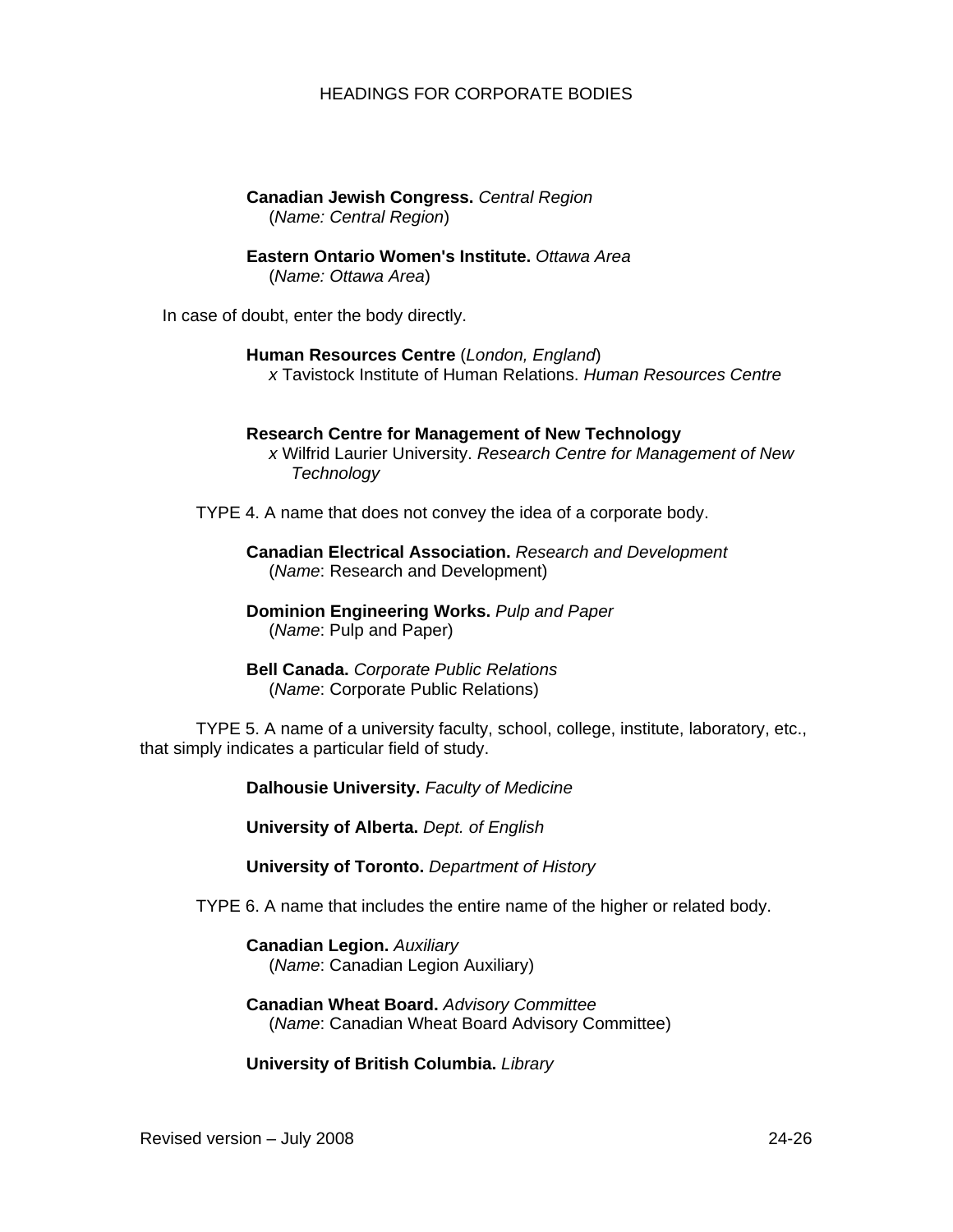(*Name*: University of British Columbia Library)

**Friends of the Earth.** *Camden Friends of the Earth* (*Name*: Camden Friends of the Earth)

**United Methodist Church.** *(U.S.) General Conference*  (*Name*: General Conference of the United Methodist Church)

- *but* **BBC Symphony Orchestra**
- *not* British Broadcasting Corporation. *Symphony Orchestra*
- *but* **CN Marine**
- *not* Canadian National. *Marine*

(24.13A.)

### **24.14. DIRECT OR INDIRECT SUBHEADING**

**24.14A.** Enter a body belonging to one or more of the types listed in 24.13 as a subheading of the lowest element in the hierarchy that is entered under its own name. Omit intervening elements in the hierarchy unless the name of the subordinate or related body has been, or is likely to be, used by another body entered under the name of the same higher or related body. In that case, interpose the name of the lowest element in the hierarchy that will distinguish between the bodies.

**Association of Canadian Archivists.** *Editorial Review Board*

*Hierarchy:* Association of Canadian Archivists Publications Committee Editorial Review Board

**Council of Ontario Universities.** *Committee of Vice-Presidents Academic. Study Group on Accounting Hierarchy:* Council of Ontario Universities Committee of Vice-Presidents Academic

Study Group on Accounting

Refer from the name in the form of a subheading of the name of its immediately superior body when the heading does not include the name of that superior body (see 26.3A7).

#### **Canadian Broadcasting Corporation.** *International Service*

*Hierarchy:* Canadian Broadcasting Corporation External Services Division International Service *x* Canadian Broadcasting Corporation. *External Services Division. International Service*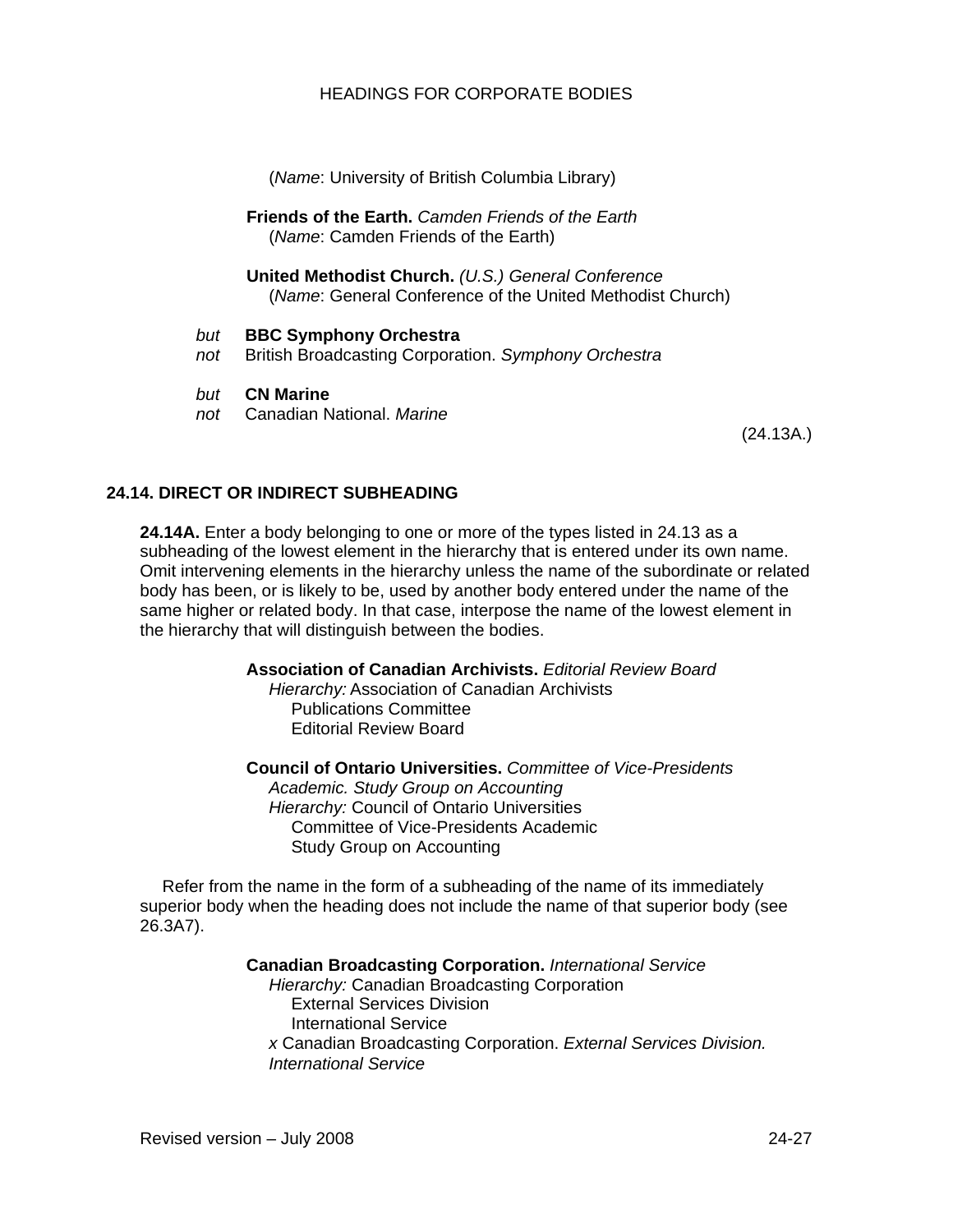#### **Concordia University.** *Doctoral Program in Art Education*

*Hierarchy:* Concordia University Faculty of Fine Arts Division of Graduate Studies Doctoral Program in Art Education *x* Concordia University. *Faculty of Fine Arts. Division of Graduate Studies. Doctoral Program in Art Education* 

#### **University of British Columbia.** *Child Study Centre*

*Hierarchy:* University of British Columbia Faculty of Education Dept. of Young Children Child Study Centre *x* University of British Columbia. *Faculty of Education. Dept. of Young Children. Child Study Centre* 

**University of Toronto.** *Task Force on the Government and Administration of Athletics and Physical Education Hierarchy:* University of Toronto Governing Council Internal Affairs Committee Task Force on the Government ... *x* University of Toronto. *Governing Council. Internal Affairs Committee. Task Force on the Government and Administration of Athletics and Physical Education* 

(24.14A.)

#### *Special Rules*

#### **24.15. JOINT COMMITTEES, COMMISSIONS, ETC.**

**24.15A.** Enter a body made up of representatives of two or more other bodies directly under its own name.

#### **Canadian Committee on MARC**

(*A joint committee of the Association pour l'avancement des sciences et des techniques de la documentation, the Canadian Library Association, and the National Library of Canada*)

Omit the names of the parent bodies when these occur within or at the end of the name and if the name of the joint unit is distinctive without them.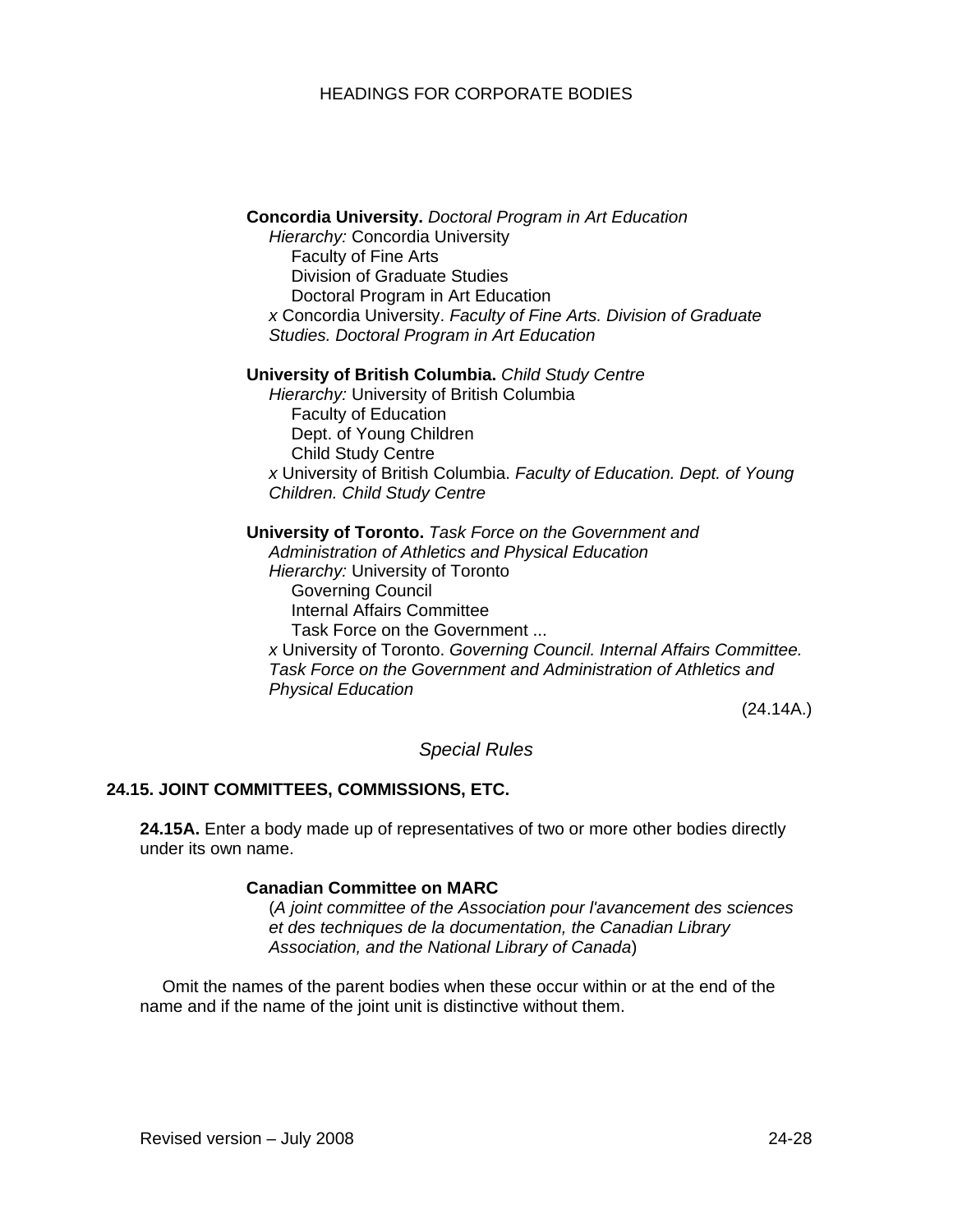# **Joint Committee on Bathing Places**

(*Name:* Joint Committee on Bathing Places of the Conference of State Sanitary Engineers and the Engineering Section of the American Public Health Association)

*but* **Joint Commission of the Council for Education in World Citizenship and the London International Assembly** 

#### **Joint Committee on Taxation of the Canadian Bar Association and the Canadian Institute of Chartered Accountants**

(24.15A.)

**24.15B.** If the parent bodies are entered as subheadings of a common higher body, enter the joint unit as instructed in 24.12-24.14.

> **American Library Association.** *Joint Committee to Compile a List of International Subscription Agents*  (*A joint committee of the Acquisitions and Serials sections of the American Library Association's Resources and Technical Services Division*)

> > (24.15B.)

### **24.16. CONVENTIONALIZED SUBHEADINGS FOR STATE AND LOCAL ELEMENTS OF UNITED STATES POLITICAL PARTIES**

**24.16A.** Enter a state or local unit of a political party in the United States under the name of the party followed by the state or local name in parentheses and then the name of the unit. Omit from the name of the unit any indication of the name of the party or the state or locality.

> **Republican Party** (*Mo*.). *State Committee*  (*Name:* Missouri Republican State Committee)

**Democratic Party** (*Tex*.). *State Convention* (*1857 : Waco, Tex*.) (*Name:* State Convention of the Democratic Party of the State of Texas)

(24.16A.)

*Government Bodies and Officials* 

### **24.17. GENERAL RULE**

**24.17A.** Enter a body created or controlled by a government directly under its own name (see 24.1-24.3) unless it belongs to one or more of the types listed in 24.18. However, if a body is subordinate to a higher body that is entered under its own name, formulate the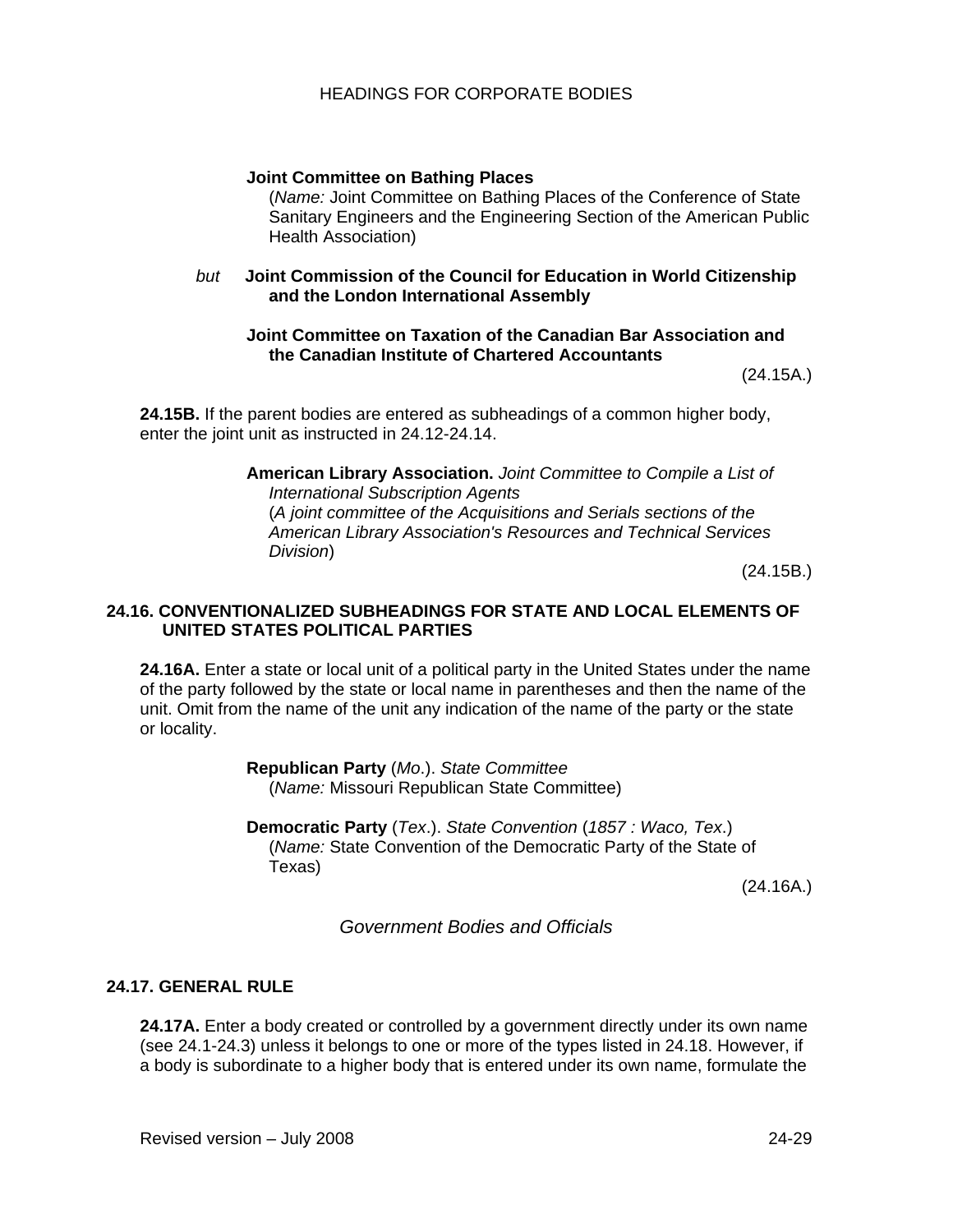heading for the subordinate body according to 24.12-24.14. Refer to the name of a government agency entered directly from its name in the form of a subheading of the name of the government (see 26.3A7).

> **Canada Institute for Scientific and Technical Information**  *x Canada*. *Institute for Scientific and Technical Information*

**Canadian National Railways**

*x Canada. Canadian National Railways* 

**University of British Columbia** 

*x British Columbia. University*

(24.17A.)

# **24.18. GOVERNMENT AGENCIES ENTERED SUBORDINATELY**

**24.18A.** Enter a government agency subordinately to the name of the government if it belongs to one or more of the following types. Make it a direct or indirect subheading of the heading for the government as instructed in 24.19. Omit from the subheading the name or abbreviation of the name of the government in noun form unless such an omission would result in a heading that does not make sense.

**Canada.** *Agriculture Canada not* Canada. *Agriculture*

TYPE 1. An agency with a name containing a term that by definition implies that the body is part of another (e.g., *Department, Division, Section, Branch*, and their equivalents in other languages).

**British Columbia.** *Heritage Conservation Branch* 

**Canada.** *Internal Energy Programs Division*

**Manitoba.** *Dept. of Urban Affairs* 

TYPE 2. An agency with a name containing a word that normally implies administrative subordination in the terminology of the government concerned (e.g., *Committee, Commission*), provided that the name of the government is required for the identification of the agency.

**Canada.** *Royal Commission on Banking and Finance.* 

**New Brunswick.** *Commission on Selected Health Care Programs* 

**Ontario.** *Committee on Government Productivity*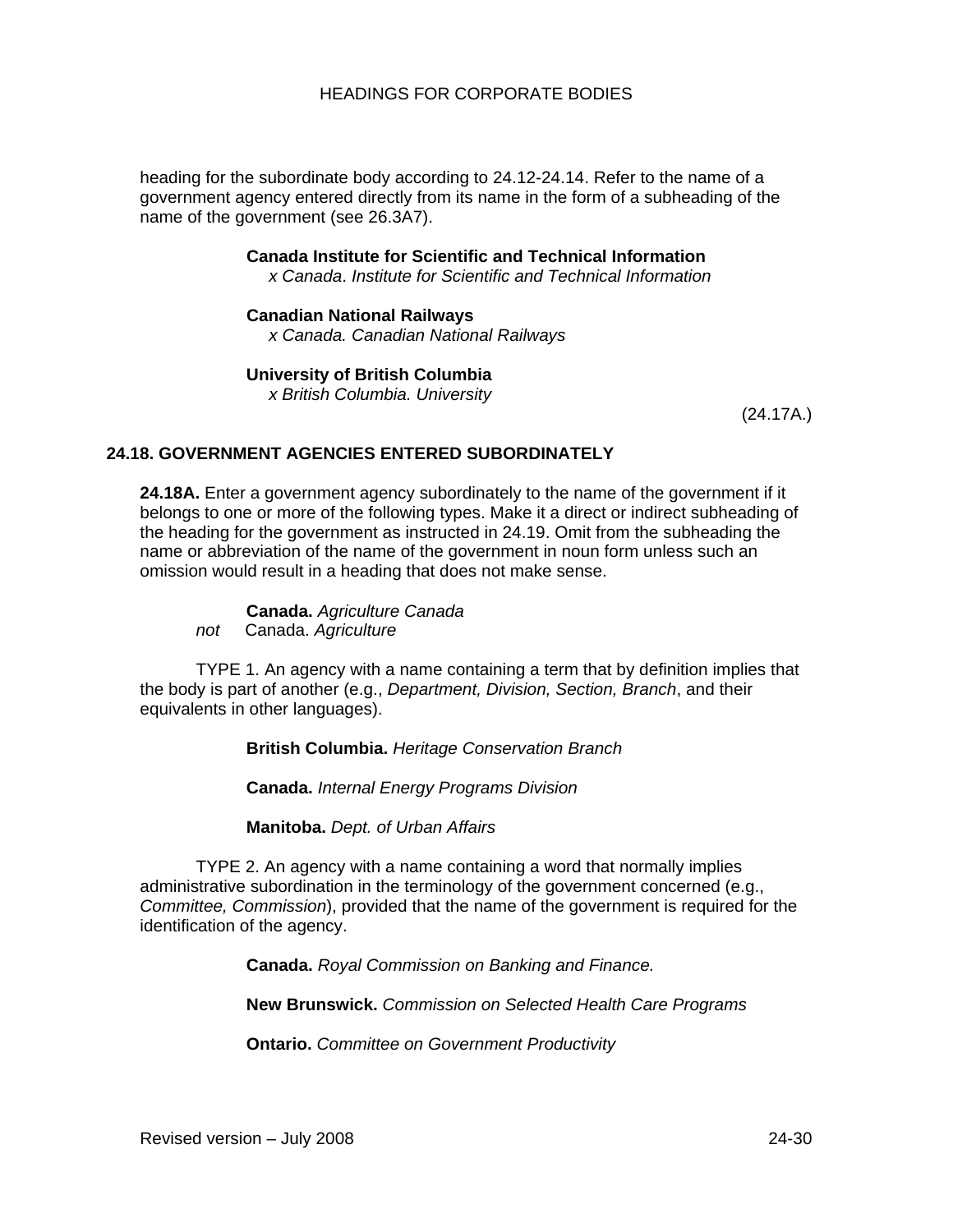# *but* **Royal Commission on Higher Education in New Brunswick**

TYPE 3. An agency with a name that is general in nature or that does no more than indicate a geographic, chronological, or numbered or lettered subdivision of the government or of one of its agencies entered subordinately.

> **British Columbia.** *Environment and Land Use Committee Library.* (*Name*: Library)

**Canada.** *Environment Canada. Atlantic Region* (*Name:* Atlantic Region)

In case of doubt, enter the body directly.

**National Portrait Gallery** (*U.K.*) *not* United Kingdom. *National Portrait Gallery*

**Governor's Internship Program.**  *not* Minnesota. *Governor's Internship Program* 

TYPE 4. An agency with a name that does not convey the idea of a corporate body and does not contain the name of the government.

> **Canada.** *Ocean and Aquatic Sciences*  (*Name*: Ocean and Aquatic Sciences)

**Manitoba.** *Resource Allocation*  (*Name*: Resource Allocation)

TYPE 5. An agency that is a ministry or similar major executive agency (i.e., one that has no other agency above it) as defined by official publications of the government in question.

**Ontario.** *Ministry of Culture and Recreation* 

**Prince Edward Island.** *Ministry of the Attorney-General*

TYPE 6. A legislative body (see also 24.21).

**Canada.** *Parliament* 

**United States.** *Congress*

**Chicago** (*Ill*.) *City Council*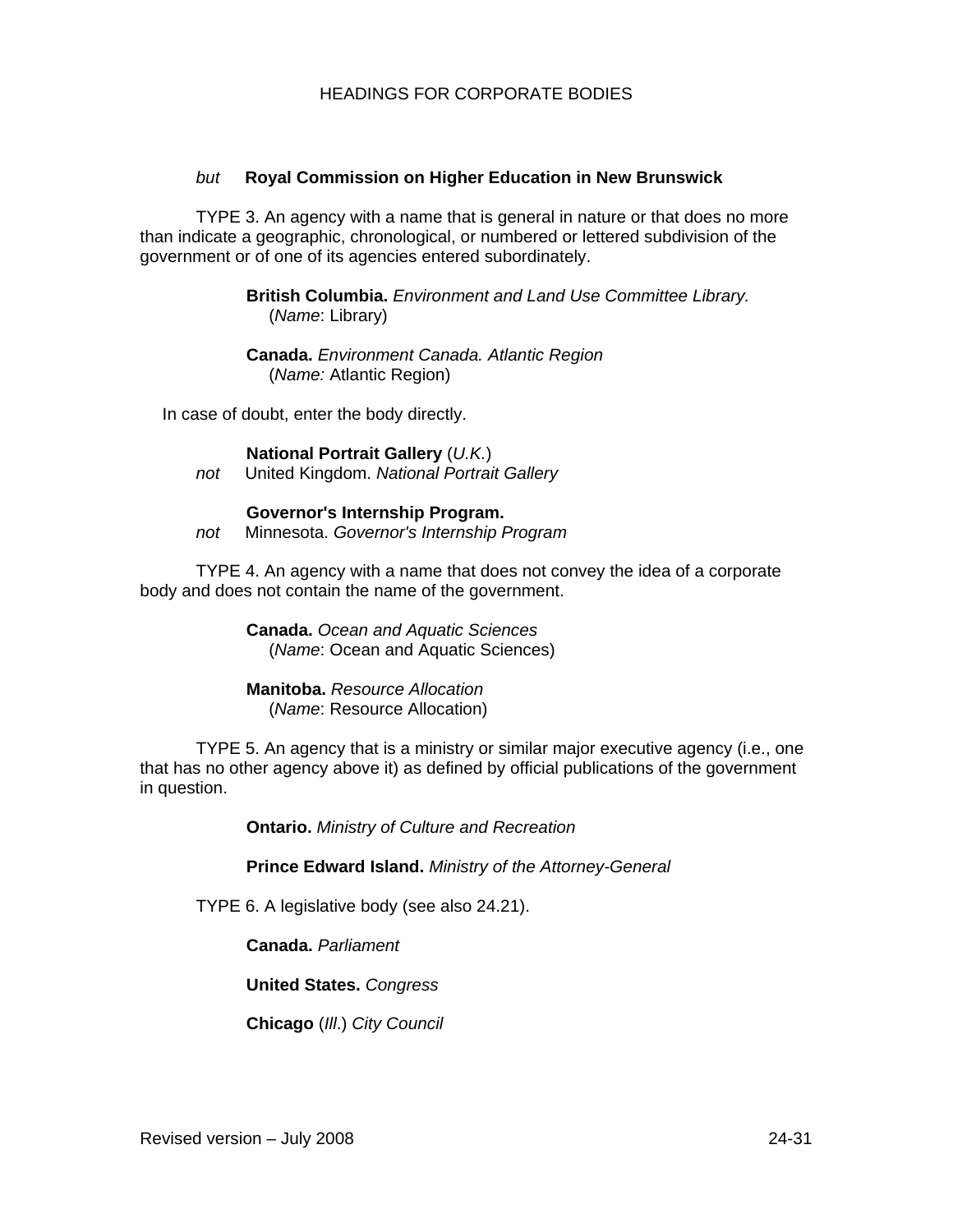TYPE 7. A court (see also 24.23).

**Ontario.** *High Court of Justice* 

**Canada.** *Supreme Court* 

TYPE 8. A principal service of the armed forces of a government (see also 24.24).

**Canada.** *Canadian Armed Forces* 

**New York** (*State*). *Militia* 

TYPE 9. A head of state or head of government (see also 24.20).

**Canada.** *Prime Minister*

**Montréal** (*Québec*). *Mayor* 

TYPE 10. An embassy, consulate, etc. (see also 24.25).

**Canada.** *Embassy* (*U.S.*)

**United Kingdom.** *Consulate (New York, N.Y.)* 

TYPE 11. A delegation to an international or intergovernmental body (see also 24.26).

> **Canada.** *Delegation to the General Assembly of the United Nations* (24.18A.)

# **24.19. DIRECT OR INDIRECT SUBHEADING**

**24.19A.** Enter an agency belonging to one or more of the types listed in 24.18 as a direct subheading of the heading for the government unless the name of the agency has been, or is likely to be, used by another agency entered under the name of the same government. In that case, interpose the name of the lowest element in the hierarchy that will distinguish between the agencies.

> **British Columbia.** *Schools Operations Branch Hierarchy:* British Columbia Schools Dept. Division of Operations and Services Schools Operations Branch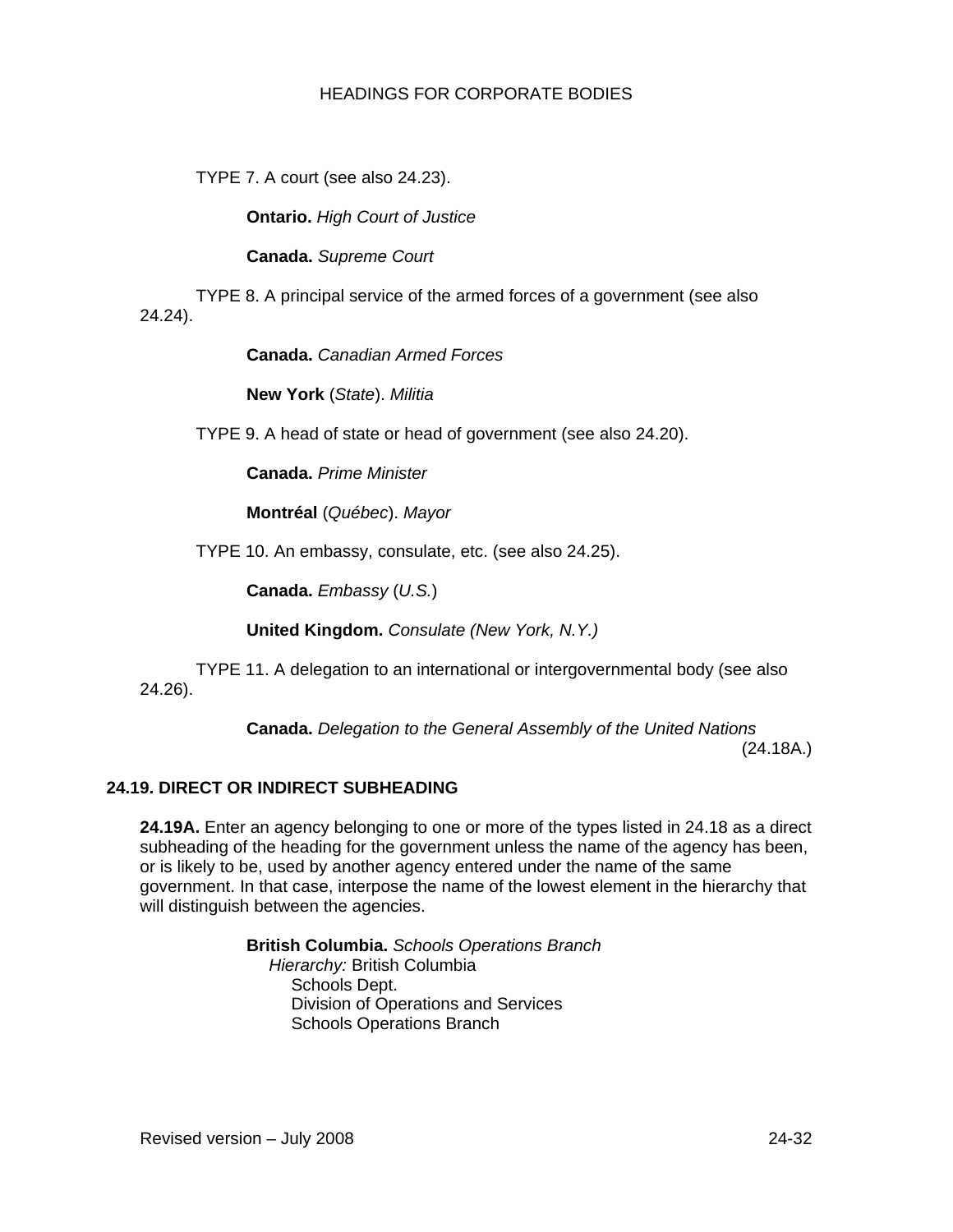**Canada.** *Real Estate Services Directorate Hierarchy:* Canada Public Works Canada Realty Real Estate Services Directorate

*but*

**United Kingdom.** *Department of Employment. Solicitors Office Hierarchy:* United Kingdom Department of Employment Solicitors Office (*Other ministries and departments have had subordinate units called*  Solicitors Office)

Refer from the name in the form of a subheading of the name of its immediately superior body when the heading does not include the name of that superior body (see 26.3A7).

> **Canada.** *Technology Transfer and Documentation Programs Division Hierarchy:* Canada Energy Mines and Resources Canada Technology Transfer and Documentation Programs Division *x* Canada. *Energy Mines and Resources Canada. Technology Transfer and Documentation Programs Division*  **Edmonton** (*Alta.*). *Planning and Building Dept. Corporate Forecasting Group Hierarchy:* Edmonton Planning and Building Dept. Long Range Planning Branch

Corporate Forecasting Group

*x* Edmonton (Alta.). *Planning and Building Dept. Long Range Planning Branch. Corporate Forecasting Group* 

(24.19A.)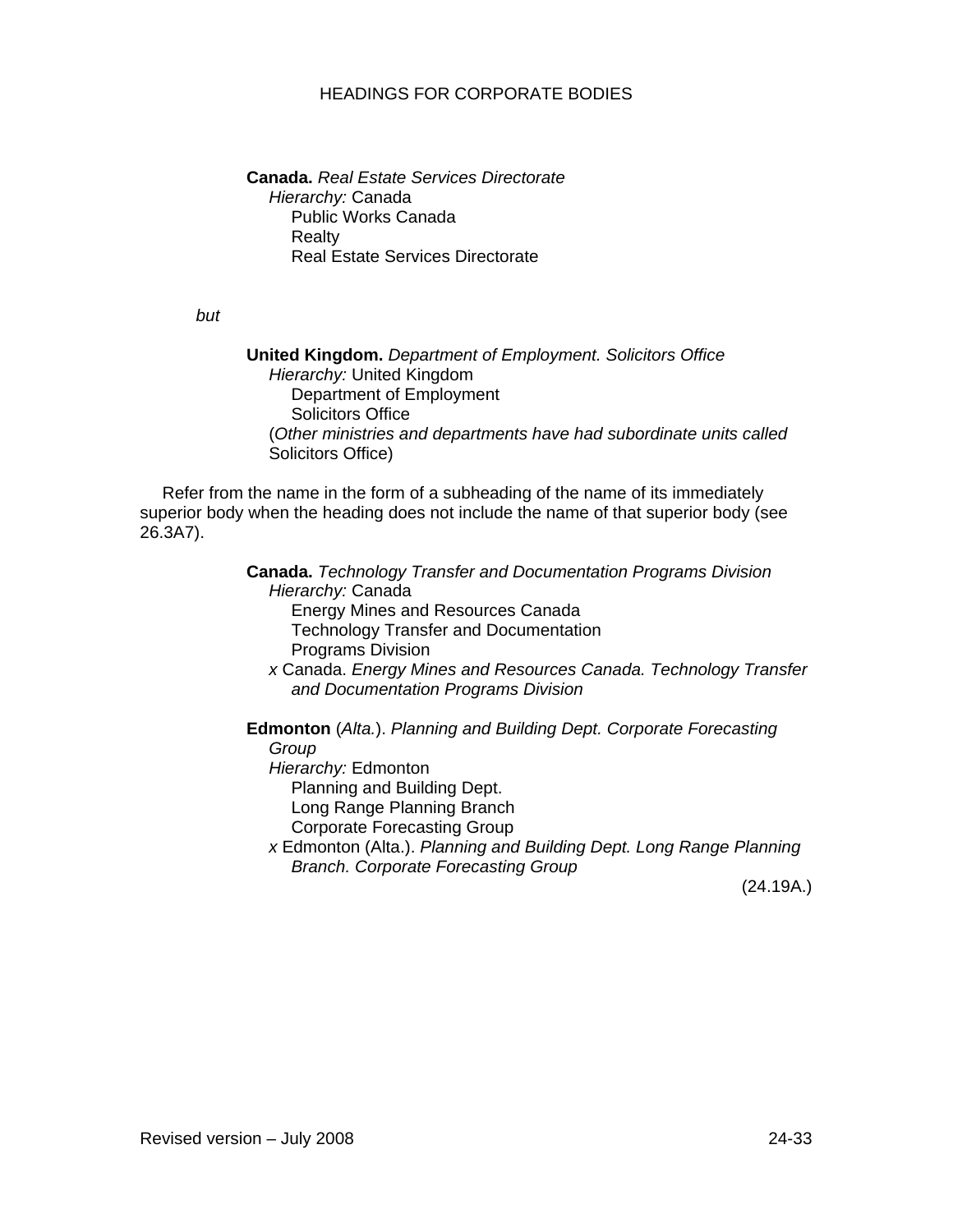*Special Rules* 

# **24.20. GOVERNMENT OFFICIALS**

## **24.20A. Scope**

**24.20A1.** Apply this rule only to officials of countries and other states that have existed in postmedieval times and to officials of international intergovernmental organizations.

(24.20A1.)

### **24.20B. Heads of state, etc.**

**24.20B1.** Enter a sovereign, president, other head of state, or governor acting in an official capacity under the heading for the jurisdiction, followed by the title of the official in English (unless there is no equivalent English term). Add the inclusive years of the reign or incumbency and the name of the person in a brief form and in the language of the heading for that person.

**United States.** *President (1953-1961 : Eisenhower)* 

**Canada.** *Governor-General (1979-1984 : Schreyer)* 

If the title varies with the gender of the incumbent, use a general term (e.g., *Sovereign* rather than *King* or *Queen*).

**Russia.** *Sovereign* (*1894-1917 : Nicholas II*)

**United Kingdom.** *Sovereign* (*1837-1901 : Victoria*)

If there are two or more nonconsecutive periods of incumbency, use separate headings.

**Canada.** *Governor-General* (*1672-1682 : Frontenac*)

**Canada.** *Governor-General* (*1689-1698 : Frontenac*)

If the heading applies to more than one incumbent, do not add the dates and names.

**Canada.** *Governor-General* 

(24.20B1.)

**24.20B2.** If a heading is established for an incumbent head of state, etc., as a person in addition to the heading as a head of state, etc., make an explanatory reference under the heading for the head of state, etc. (see 26.3C1).

(24.20B2.)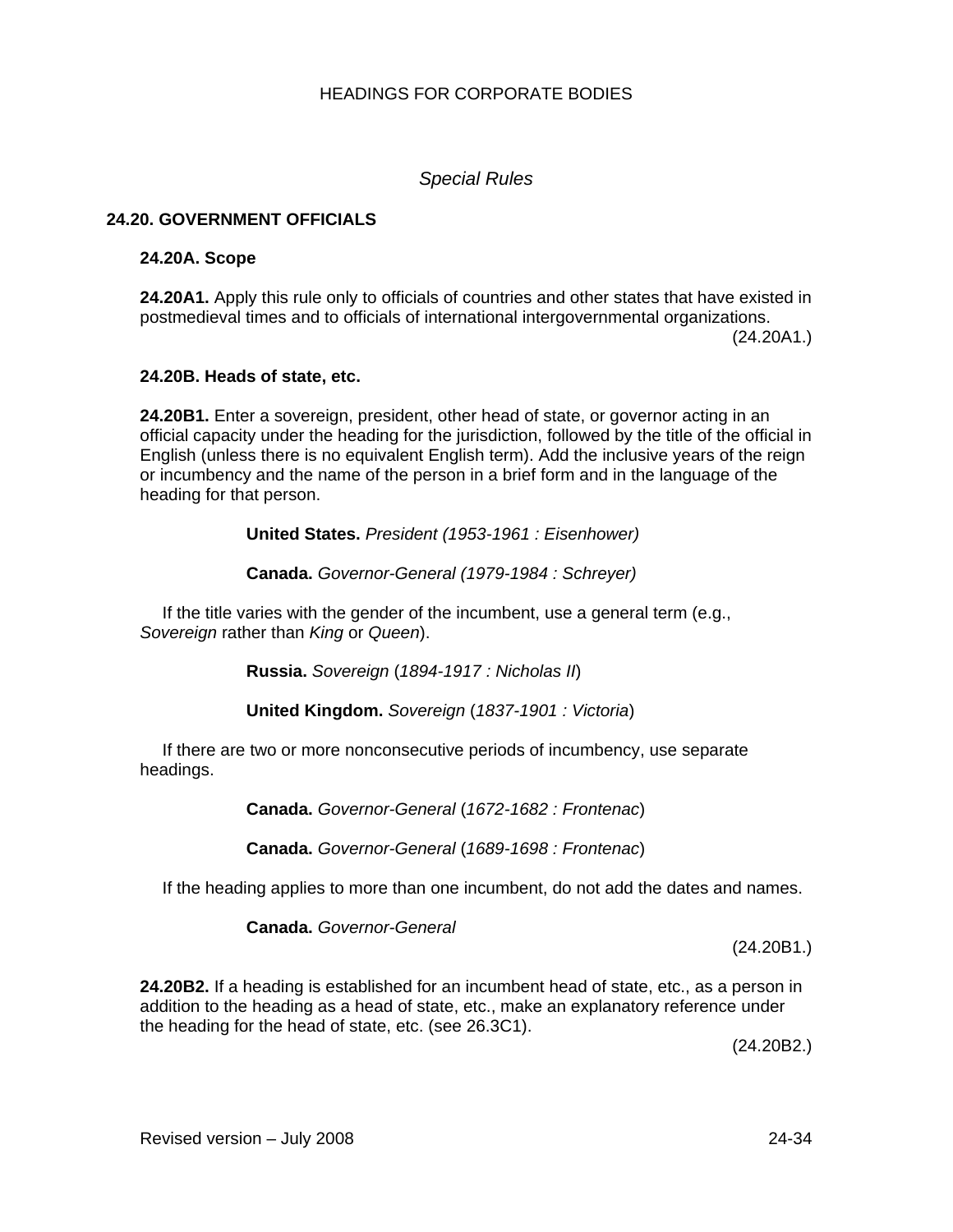# **24.20C. Heads of governments and of international intergovernmental bodies**

**24.20C1.** Enter a head of government acting in an official capacity who is not also a head of state under the heading for the jurisdiction, followed by the title of the official in the vernacular. Do not add dates or names.

**Canada.** *Prime Minister* 

**Montréal** (*Québec*). *Mayor*

(24.20C1.)

**24.20C2.** Enter a head of an international intergovernmental organization acting in an official capacity under the heading for the organization, followed by the title of the official in the language of the heading for the organization.

**United Nations.** *Secretary-General* 

(24.20C2.)

# **24.20D. Governors of dependent or occupied territories**

**24.20D1.** Enter a governor of a dependent territory (e.g., a colony, protectorate) or of an occupied territory (see 24.6D) acting in an official capacity under the heading for the colony, territory, etc., followed by the title of the governor in the language of the governing power.

# **Vancouver Island.** *Governor*

**Germany** (*Territory under Allied occupation, 1945-1955 : U.S. Zone*).  *Military Governor* 

(24.20D1.)

# **24.20E. Other officials**

**24.20E1.** Enter any other official under the heading for the ministry or agency that the official represents.

**British Columbia.** *Office of the Ombudsman not* British Columbia. *Ombudsman*

**Ontario.** *Office of the Chief Economist not* Ontario. *Chief Economist*

(24.20E1.)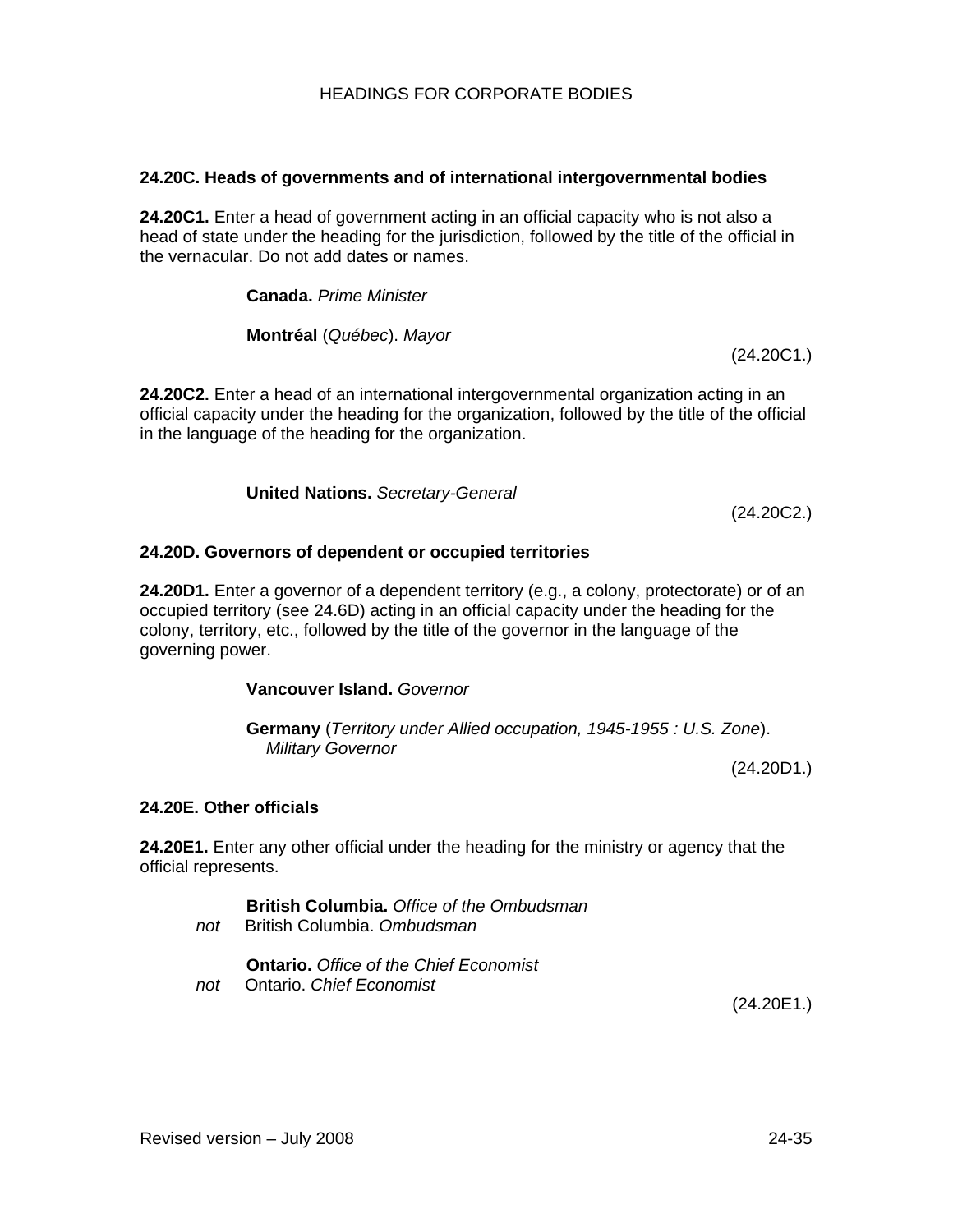**24.20E2.** Enter an official who is not part of a ministry, etc., or who is part of a ministry, etc., that is identified only by the title of the official, under the heading for the jurisdiction, followed by the title of the official.

**Nova Scotia.** *Provincial Secretary* 

**United Kingdom.** *Lord Privy Seal* 

(24.20E2.)

# **24.21. LEGISLATIVE BODIES**

**24.21A.** Enter a legislature under the name of the jurisdiction for which it legislates.

#### **British Columbia.** *Legislative Assembly*

If a legislature has more than one chamber, enter each as a subheading of the heading for the legislature. Refer from the name of the chamber as a direct subheading of the jurisdiction.

> **Canada. Parliament.** *House of Commons x* Canada. *House of Commons*

**Canada.** *Parliament. Senate x* Canada. *Senate*

(24.21A.)

**24.21B.** Enter a committee or other subordinate unit (other than a legislative subcommittee of the United States Congress, see 24.21C) as a subheading of the legislature or of a particular chamber, as appropriate.

> **Nova Scotia.** *House of Assembly. Select Committee on Trade Negotiations*

(24.21B.)

**24.21C.** Enter a legislative subcommittee of the United States Congress as a subheading of the committee to which it is subordinate.

**United States.** *Congress. Senate. Committee on Foreign Relations. Subcommittee on Canadian Affairs not* United States. *Congress. Senate. Subcommittee on Canadian Affairs*

(24.21C.)

**24.21D.** If successive legislatures are numbered consecutively, add the ordinal numeral and the year or years to the heading for the particular legislature or one of its chambers.

**Canada.** *Parliament* (*27th : 1964-1968*)

Revised version – July 2008 24-36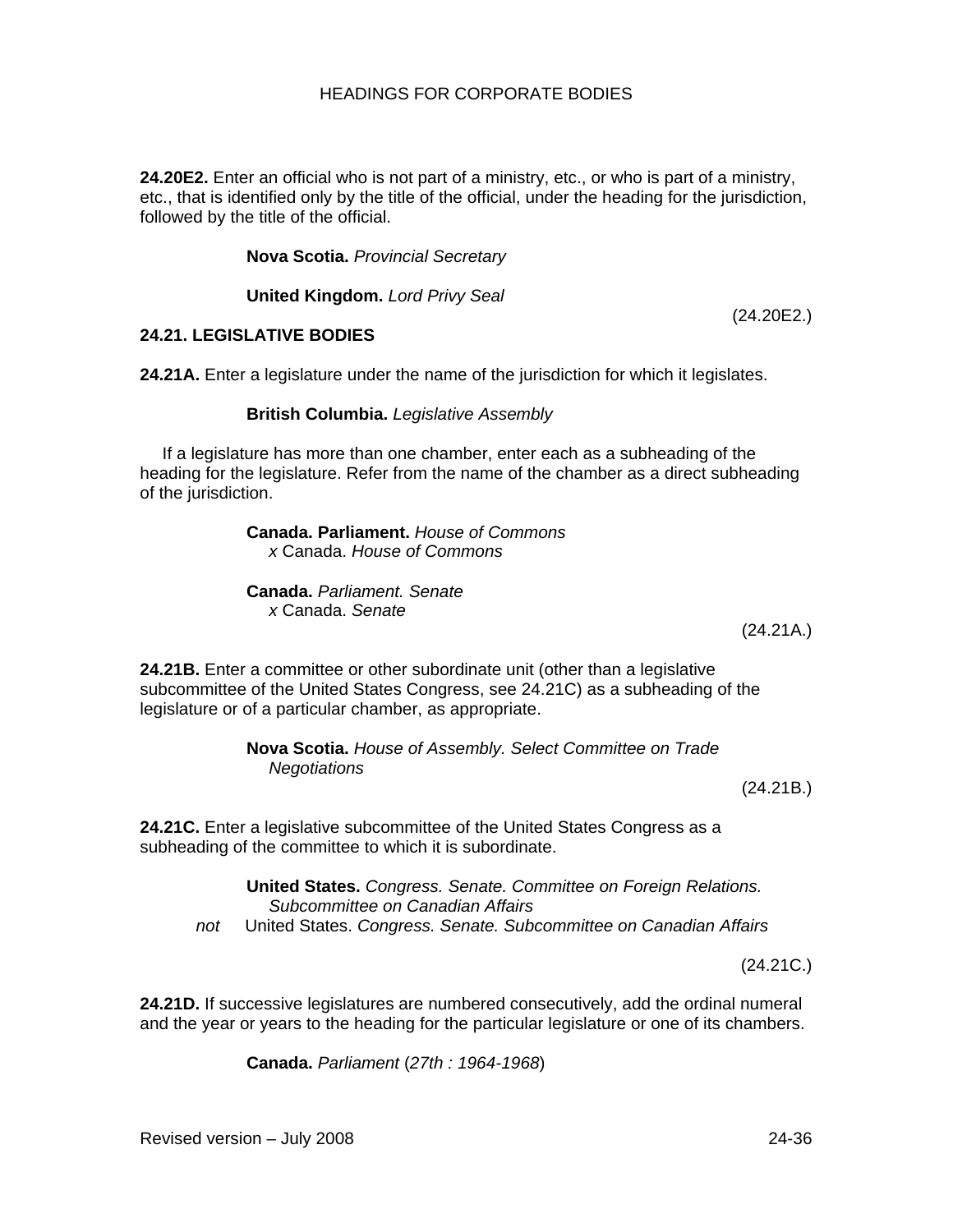# **Canada.** *Parliament* (*27th : 1964-1968*). *Senate*

If, in such a case, numbered sessions are involved, add the session and its number and the year or years of the session to the number of the legislature.

**Canada.** *Parliament* (*5th, 1st session : 1854-1855*)

(24.21D.)

# **24.22. CONSTITUTIONAL CONVENTIONS**

**24.22A.** Enter a constitutional convention under the heading for the government that convened it, followed by the name of the convention. Add the year or years in which it was held.

# **Canada.** *Constitutional Conference* (*1971*)

(24.22A.)

**24.22B.** If there is variation in the forms of name of constitutional conventions convened by a jurisdiction using English as an official language, use *Constitutional Convention* as the subheading for each of the conventions.

#### **New Hampshire.** *Constitutional Convention* (1781)

*not* New Hampshire. *Convention for Framing a New Constitution or Form of Government* (*1781*)

**New Hampshire.** *Constitutional Convention* (*1889*)

**New Hampshire.** *Constitutional Convention* (*1912*) *not* New Hampshire. *Convention to revise the Constitution* (*1912*)

If English is not an official language of the jurisdiction, follow the instructions in 24.2 and 24.3.

(24.22B.)

# **24.23. COURTS**

# **24.23A. Civil and criminal courts**

**24.23A1.** Enter a civil or criminal court under the heading for the jurisdiction whose authority it exercises, followed by the name of the court.

# **Manitoba.** *Court of Appeal*

Omit the name (or abbreviation of the name) of the place in which the court sits or the area which it serves unless the omission would result in objectionable distortion. If the name of the place or the area served is required to distinguish a court from others of the same name, add it in a conventionalized form.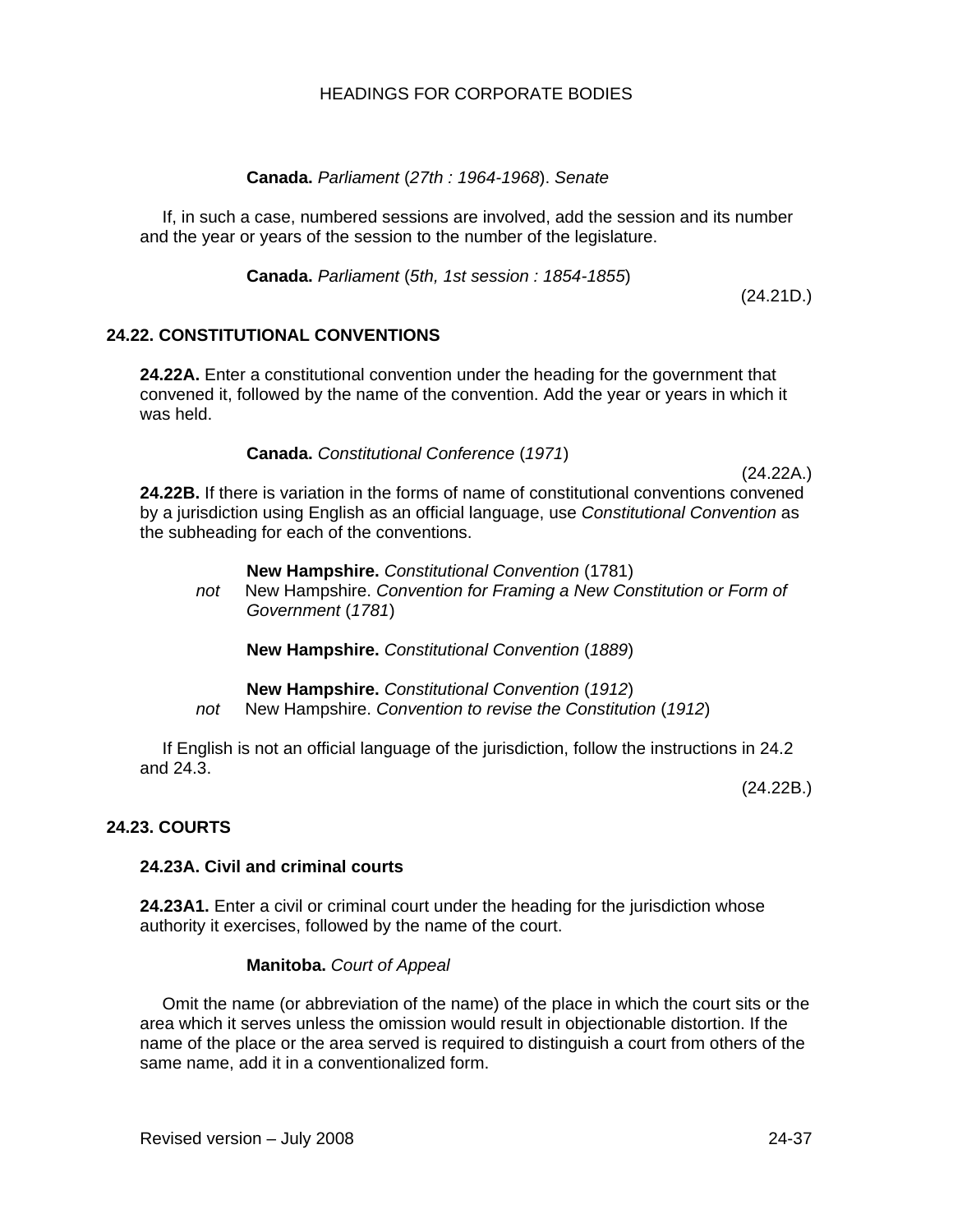**Alberta.** *Court of Queen's Bench*  (*Name:* Court of Queen's Bench of Alberta)

**Ontario.** *Surrogate Court* (*Frontenac County*) (*Name:* Frontenac County Surrogate Court)

**Ontario.** *Surrogate Court* (*Lanark County*) *(Name:* Lanark County Surrogate Court*)* 

**Canada.** *Supreme Court* (*Name:* Supreme Court of Canada)

(24.23A1.)

# **24.23B. Ad hoc military courts**

**24.23B1.** Enter an ad hoc military court (e.g., court-martial, court of inquiry) under the heading for the particular military service (see 24.24), followed by the name of the court. Add the surname of the defendant and the year of the trial.

| United States. Army. Court of Inquiry (Hall: 1863) |         |
|----------------------------------------------------|---------|
| Virginia. Militia. Court-martial (Yancey: 1806)    | (0.4001 |

(24.23B1.)

# **24.24. ARMED FORCES**

# **24.24A. Armed forces at the national level**

**24.24A1.** Enter a principal service of the armed forces of a national government under the heading for the government, followed by the name of the service. Omit the name (or abbreviation of the name) of the government in noun form unless the omission would result in objectionable distortion.

**Canada.** *Canadian Armed Forces* 

Enter a component branch, command district, or military unit, large or small, as a direct subheading of the heading for the principal service of which it is a part.

**Canada.** *Canadian Armed Forces. Air Command* 

**Canada.** *Canadian Armed Forces. Snowbirds* 

If the component branch, etc., is identified by a number, follow the style of numbering found in the name (spelled out, roman numerals, or arabic numerals) and place the numbering after the name.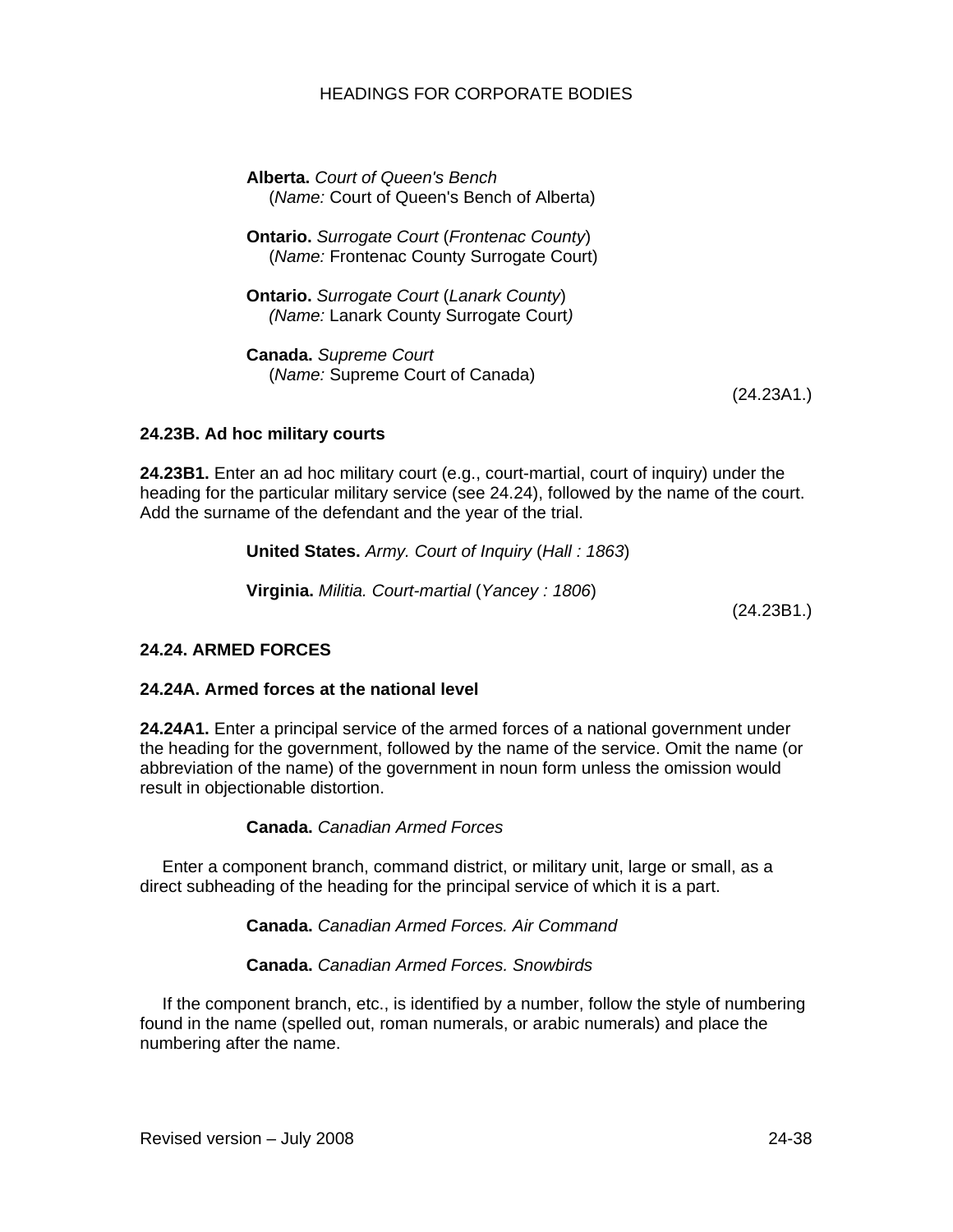# **Canada.** *Canadian Armed Forces. Composite Unit, 111*

## **Canada.** *Canadian Armed Forces. Squadron, 416*

If the name of such a component branch, etc., begins with the name, or an indication of the name, of the principal service, enter it as a direct subheading of the heading for the government.

### **Canada.** *Army Benevolent Fund Board*

If the name of such a component branch, etc., contains, but does not begin with, the name or an indication of the name of the principal service, enter it as a direct subheading of the heading for the service and omit the name or indication of the name unless objectionable distortion would result.

> **Canada.** *Canadian Army. Royal Canadian Army Medical Corps*  (24.24A1.)

## **24.24B. Armed forces below the national level**

**24.24B1.** Enter an armed force of a government below the national level under the heading for the government, followed by the name of the force.

**New York** (*State*). *Militia*

**New York** (*State*). *National Guard* 

(24.24B1.)

**24.24B2.** Enter a component branch of an armed force of a government below the national level as a subheading of the heading for the force as instructed in 24.24A.

> **New York** (*State*). *Militia. Regiment of Artillery, 9th* (*Name*: 9th Regiment of Artillery, N.Y.S.M.)

**New York** (*State*). *National Guard. Coast Defense Command, 9th* (24.24B2.)

**24.24B3.** Enter a component branch, etc., of a force below the national level that has been absorbed into the national military forces as a component branch of the national force (see 24.24A).

**United States.** *Army. New York Volunteers, 83rd*

**United States.** *Army. Regiment Infantry, New York Volunteers, 9th*  (24.24B3.)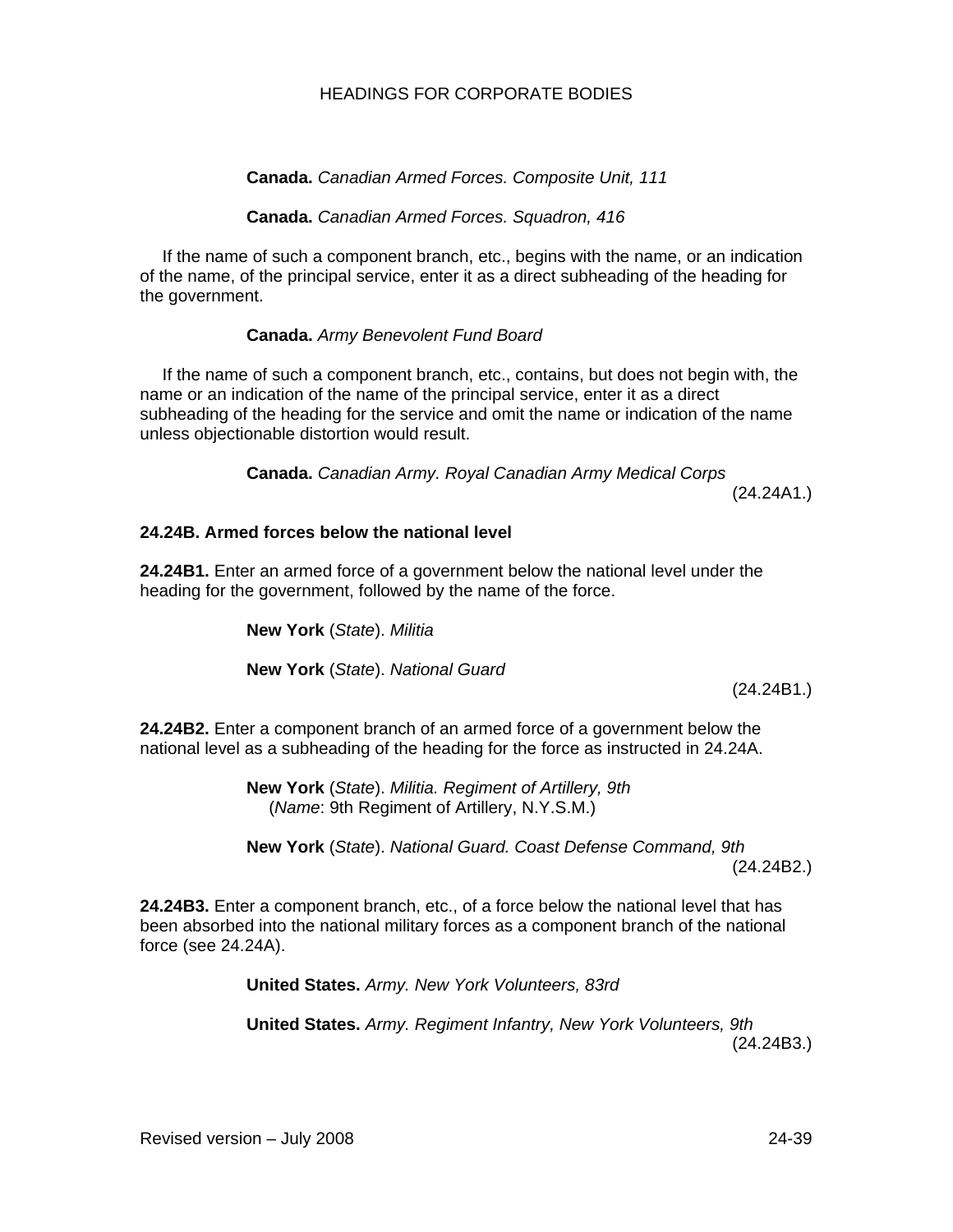## **24.25. EMBASSIES, CONSULATES, ETC.**

**24.25A.** Enter an embassy, consulate, legation, or other continuing office representing one country in another under the heading for the country represented, followed by the name of the embassy, etc. Give the subheading in the language (see 24.3A) of the country represented, and omit from it the name of the country.

If the heading is for an embassy or legation, add the name of the country to which it is accredited.

**Canada.** *Embassy* (*Belgium*)

#### **United States.** *Legation* (*Bulgaria*)

If the heading is for a consulate or other local office, add the name of the city in which it is located.

**United States.** *Consulate* (*Woodstock, N.B.*)

(24.25A.)

## **24.26. DELEGATIONS TO INTERNATIONAL AND INTERGOVERNMENTAL BODIES**

**24.26A.** Enter a delegation, commission, etc., representing a country in an international or intergovernmental body, conference, undertaking, etc., under the heading for the country represented, followed by the name of the delegation, etc. Give the subheading in the language (see 24.3A) of the country represented. Omit from the subheading the name or abbreviation of the name of the government in noun form unless such an omission would result in objectionable distortion. If the name of the delegation, etc., is uncertain, give *Delegation* [*Mission*, etc.] *to* ...(or equivalent terms in the language of the country represented). Omit number, date, and location statements found in the name of a delegation, etc., to a meeting, and add the number, date, and location (in that order) at the end of the heading (see 24.7B). Make explanatory references as necessary from the heading for the international body, etc., followed by an appropriate subheading (see 26.3C1).

**Canada.** *Mission to the European Communities*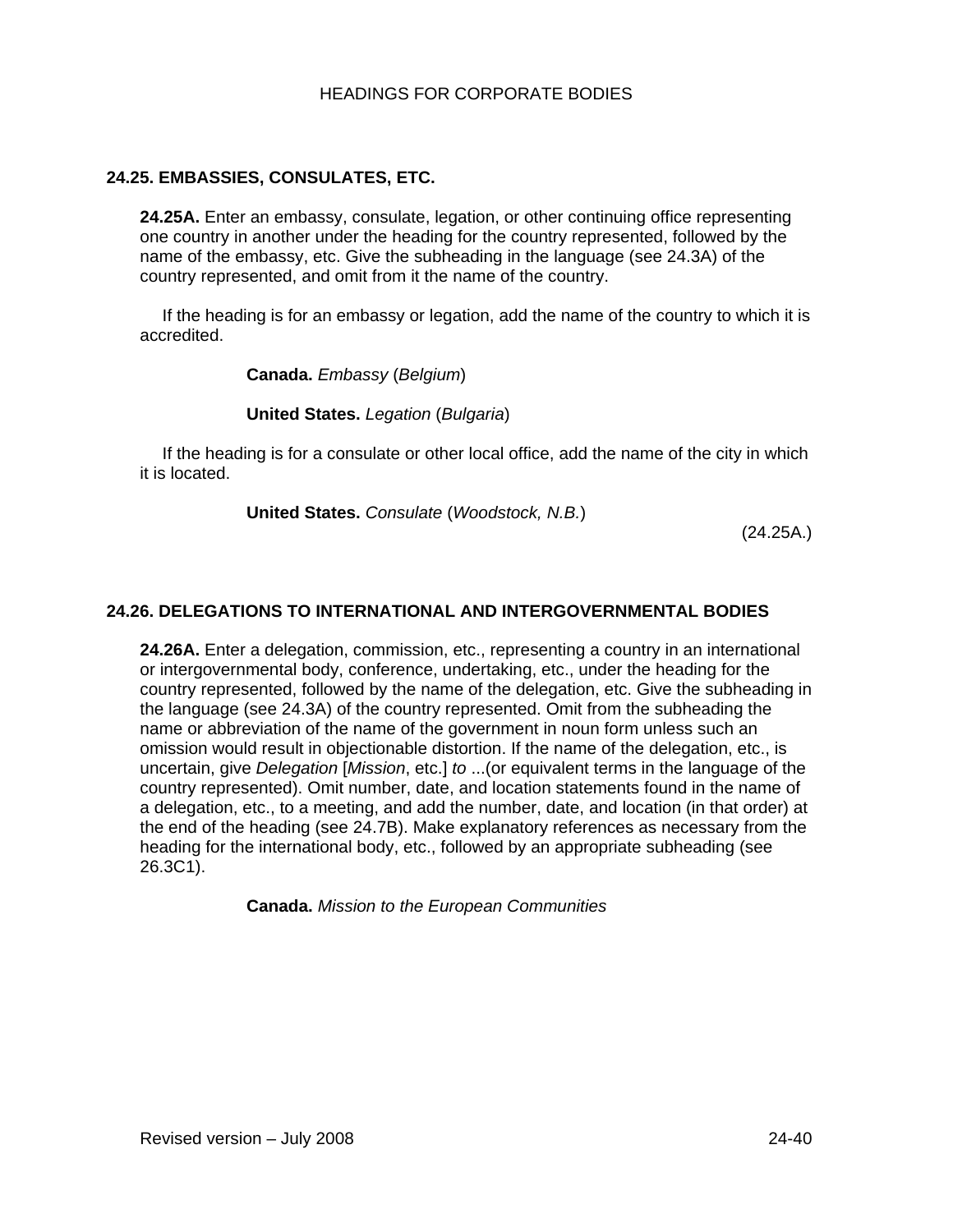#### **Canada.** *Mission to the United Nations Explanatory reference:*  **United Nations.** *Missions*

Delegations, missions, etc., from member nations to the United Nations and to its subordinate units are entered under the name of the nation followed by the name of the delegation, mission, etc.; e.g., **Canada.** *Mission to the United Nations*  **Canada.** *Delegation to the General Assembly of the United Nations* 

*Make the same explanatory reference under* **United Nations.** *Delegations, and under* **United Nations.** *General Assembly. Delegations, and under other appropriate headings* 

If it is uncertain that a delegation represents the government of a country, enter it under its own name.

(24.26A.)

# *Religious Bodies and Officials*

### **24.27. RELIGIOUS BODIES AND OFFICIALS**

#### **24.27A. Councils, etc., of a single religious body**

**24.27A1.** Enter a council, etc., of the clergy and/or membership (international, national, regional, provincial, state, or local) of a single religious body under the heading for the religious body, followed by the name of the council, etc. When appropriate, make additions to the heading as instructed in 24.7B.

#### **Anglican Church of Canada.** *Council for Social Service*

#### **United Church of Canada.** *Bay of Quinte Conference*

(24.27.A1)

**24.27A2.** If the name of a council, etc., of the Catholic Church is given in more than one language, use (in this order of preference) the English, Latin, French, German, or Spanish name, and make appropriate references.

**Catholic Church.** *Canadian Conference of Catholic Bishops*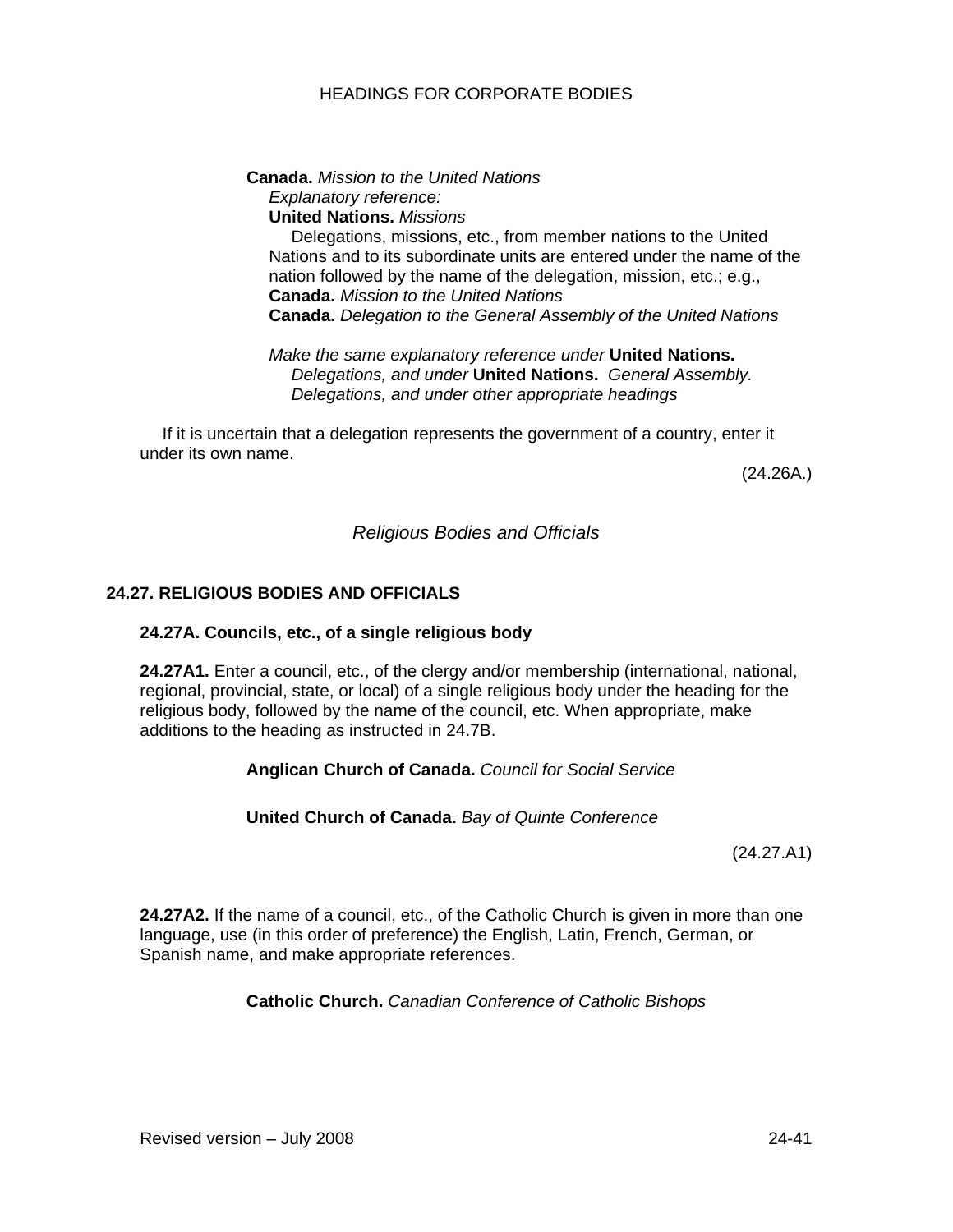**Catholic Church.** *Concilium Plenarium Americae Latinae* (*1899 : Rome, Italy*)

(24.27A2.)

**24.27A3.** If a council, etc., is subordinate to a particular district of the religious body, enter it under the heading for that district (see 24.27C2-24.27C3), followed by the name of the council, etc. If the name appears in more than one language, use the name in the vernacular of the district.

# **Catholic Church.** *Diocese of Grand Falls. Council for the Family*

**Methodist Episcopal Church in Canada.** *General Conference* (*1874 : Napanee, Ont.*)

(24.27A3.)

#### **24.27B. Religious officials**

**24.27B1.** Enter a religious official (e.g., bishop, abbot, rabbi, moderator, mullah, patriarch) acting in an official capacity under the heading for the religious jurisdiction (e.g., diocese, order, rabbinate, synod, denomination, see 24.27C2-24.27C3), followed by the title of the official in English (unless there is no equivalent English term). Add the inclusive years of incumbency and the name of the person in a brief form and in the language of the heading for that person.

> **Catholic Church.** *Archdiocese of Halifax. Archbishop* (*1892-1906 : O'Brien*)

**Catholic Church.** *Diocese of Rimouski. Bishop* (*1867-1891 : Langevin*)

**United Church of England and Ireland.** *Diocese of Toronto. Archdeacon* (*1846-1867 : Bethune)*

If the heading applies to more than one incumbent, do not add the dates and names.

#### **Anglican Church of Canada.** *Diocese of Toronto. Bishop*

If a heading is established for the incumbent as a person in addition to the heading as a religious official, make an explanatory reference under the heading for the official (see 26.3C1).

(24.27B1.)

**24.27B2. Popes.** Enter a pope acting in an official capacity under *Catholic Church*, followed by *Pope*. Add the year or inclusive years of the reign, and the pontifical name in its catalogue entry form.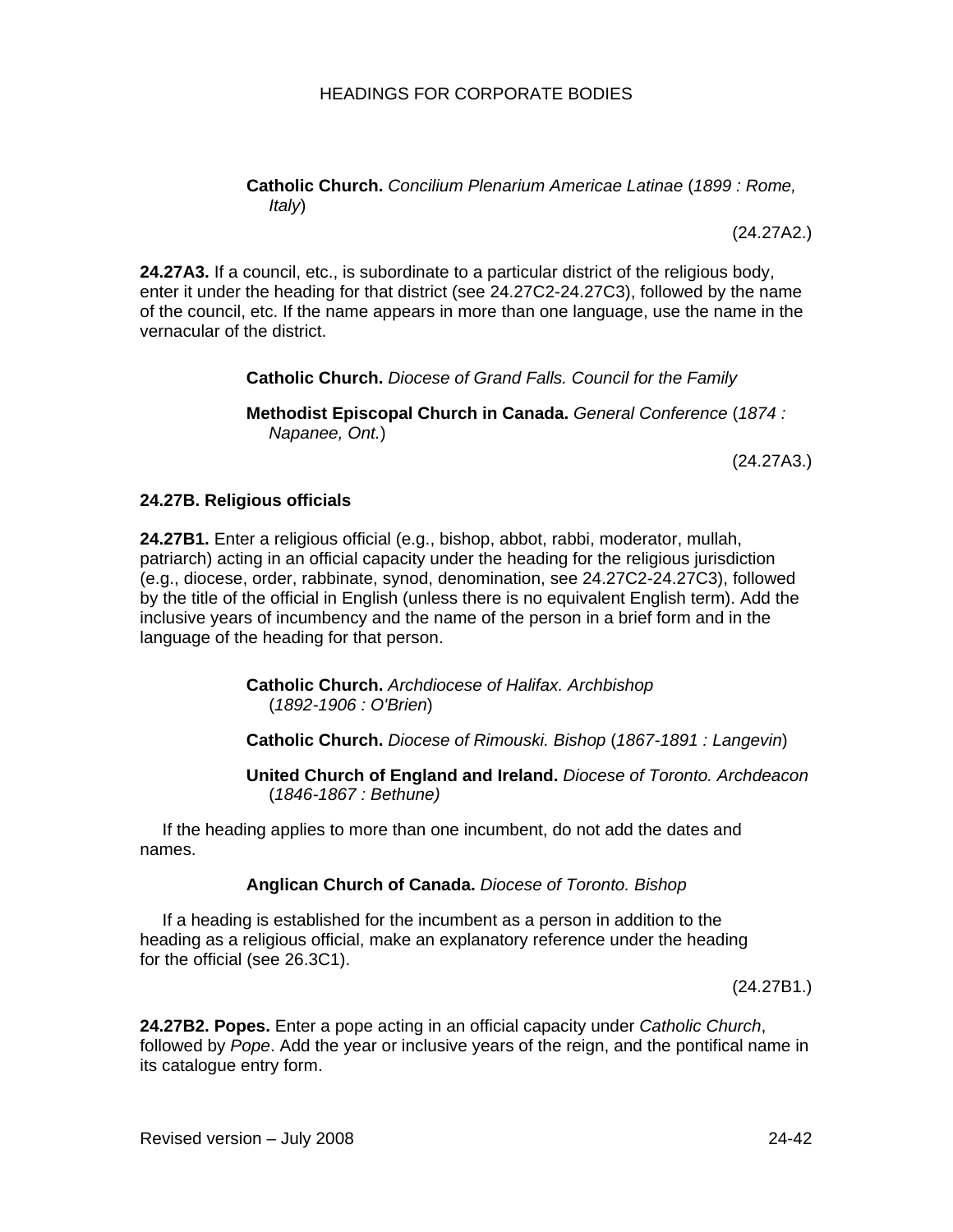# **Catholic Church.** *Pope* (*1878-1903 : Leo XIII*)

# **Catholic Church.** *Pope* (*1978 : John Paul I*)

If the heading applies to more than one pope, do not add the dates and names.

## **Catholic Church.** *Pope*

If a heading is established for a pope as a person in addition to the heading as a religious official, make an explanatory reference under the heading for the official (see 26.3C1).

(24.27B2.)

### **24.27C. Subordinate bodies**

**24.27C1. General rule.** Except as provided in 24.27C2-24.27C4, enter subordinate religious bodies according to the instructions in 24.12-24.13. For religious orders and societies, see 24.3D.

(24.27C1.)

**24.27C2. Provinces, dioceses, synods, etc.** Enter a province, diocese, synod, or other subordinate unit of a religious body having jurisdiction over a geographic area under the heading for the religious body, followed by the name of the province, etc.

**Anglican Church of Canada.** *Diocesan Synod of Fredericton* 

**Anglican Church of Canada.** *Ecclesiastical Province of British Columbia* 

**United Church of England and Ireland.** *Diocese of Fredericton* 

(24.27C2.)

**24.27C3. Catholic dioceses, etc.** Use an English form of name for a patriarchate, diocese, province, etc., of the Catholic Church. Give the name of the see according to the instructions in chapter 23.

**Catholic Church.** *Archdiocese of Ottawa* 

**Catholic Church.** *Province of Québec* 

Do not apply this rule to an ecclesiastical principality (often called *Bistum*) of the Holy Roman Empire bearing the same name as a Catholic diocese and ruled by the same bishop.

**Catholic Church.** *Diocese of Fulda* 

*but* **Fulda** (*Ecclesiastical principality*)

(24.27C3.)